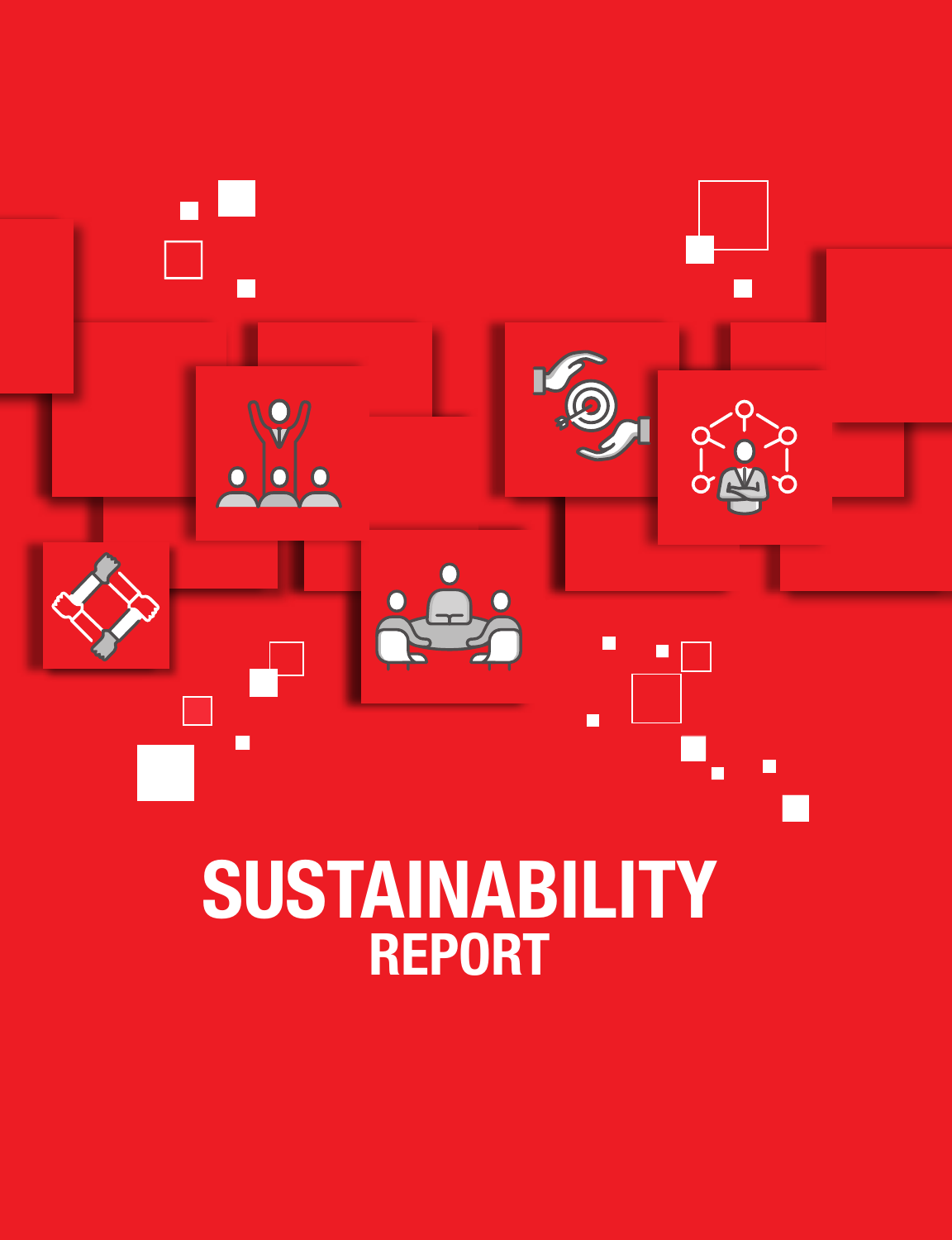ABOUT THE REPORT

Great Eastern Group is pleased to present our sustainability report which covers the Environmental, Social and Governance (ESG) performance of the Group for 2018. This is our second sustainability report. It has been prepared in accordance with the Global Reporting Initiatives (GRI) Standards: Core Option and is aligned with the requirements of Singapore Exchange's Sustainability Reporting guidelines.

We adopt a progressive approach towards reporting. Over time, disclosures on performance and targets will increase. This report includes ESG data which (unless otherwise indicated) covers our operations in Singapore, Malaysia, Indonesia and Brunei.



At Great Eastern, we are committed to creating long-term sustainable value for our stakeholders, including shareholders, customers, employees and the communities we operate in. The Board strongly believes in incorporating ESG principles into the company's strategic formulation and decision making.

Together with the management, the Board ensures that Great Eastern delivers on our ESG commitment. A Sustainability Steering Committee has been formed to oversee the company's sustainability efforts. This committee comprises senior management from across the Group, chaired by the Group CEO.

We are proud to be the first Singapore-domiciled insurer added as a signatory to the United Nations Principles for Sustainable Insurance (UN PSI). We were accepted as a member of the United Nations Environment Programme Finance Initiative (UNEP FI) on 10 September 2018.

We believe this report provides a reasonable and accurate presentation of the company's efforts and ongoing commitment towards creating a sustainable business model.

KOH BENG SENG KHOR HOCK SENG Chairman Group Chief Executive Officer

#### CONTENTS

54

OUR SUSTAINABILITY APPROACH

65 **COMMUNITIES** 

75 ENVIRONMENT



### 67 RIGHT PEOPLE

ENGAGEMENT

76 PERFORMANCE INDICATORS

60 **MATERIALITY** 

61 CUSTOMER-CENTRICITY

## 70

RESPONSIBLE BUSINESS PRACTICE

73 RESPONSIBILITY TO OUR

**STAKEHOLDERS** 

78 GRI STANDARDS CONTENT INDEX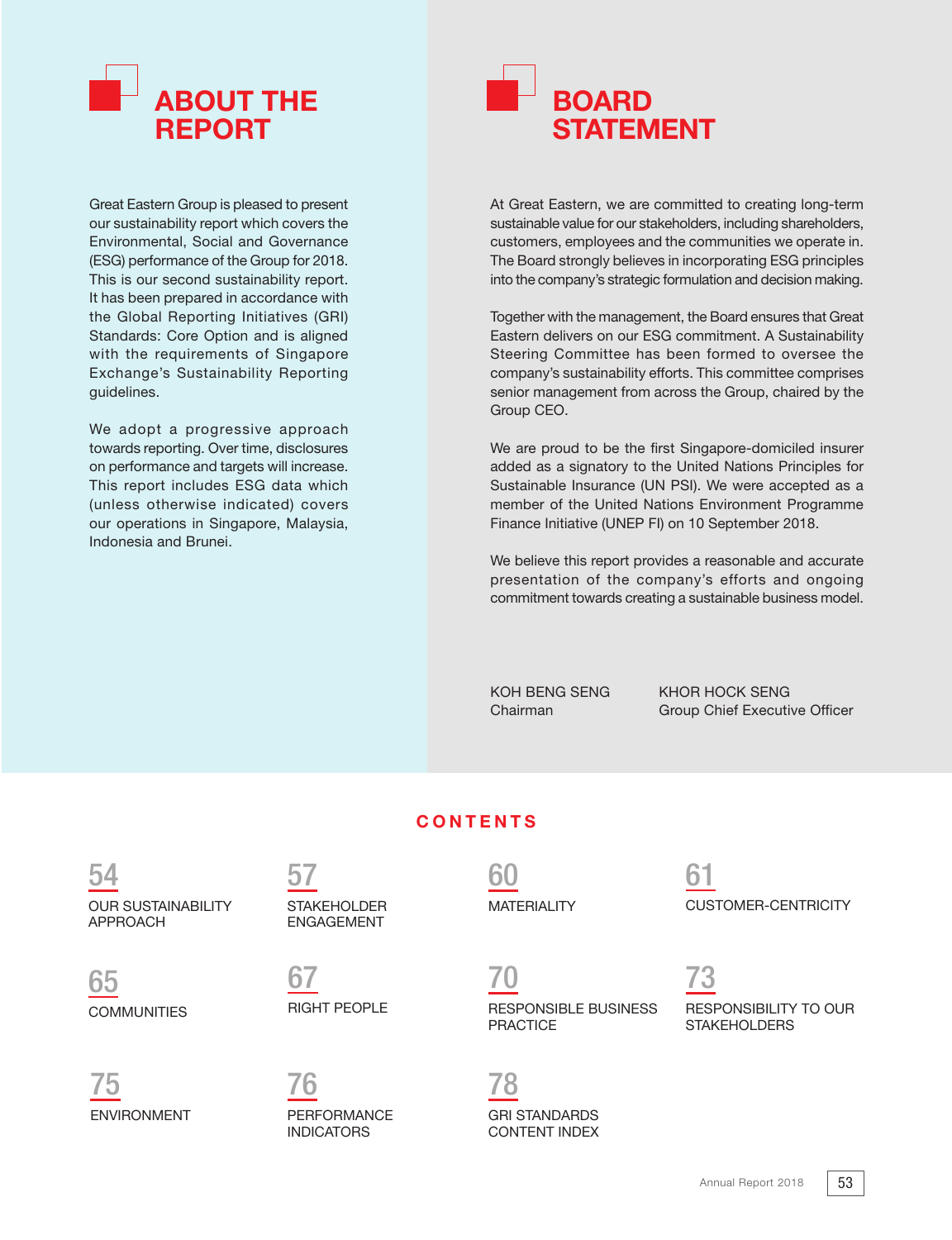

As a responsible insurer, Great Eastern is committed to building a sustainable future, guided by our core values of integrity, initiative, and involvement as well as our philosophy of doing things right and doing things better. As we continue to deepen our market presence, we seek to address ESG risks in a consistent manner.

#### **GOVERNANCE**

Our Board provides strategic direction and considers ESG factors as part of Great Eastern's strategy. Together with the Sustainability Steering Committee, the Board oversees sustainability-related matters across the Group.

The Sustainability Steering Committee (SSC) comprises senior management members and makes recommendations on sustainability strategy for the Board's review and approval. Chaired by the Group CEO, the SSC determines and reviews material ESG issues, formulates sustainability strategies taking into consideration these material issues, sets the long term ESG targets and oversees the management of the Group's sustainability performance.

The SSC is supported by the Sustainability Working Group (SWG). The SWG comprises senior managers from key functions within the company. The SWG drives the sustainability programmes and provides updates to the SSC.

The following governance structure is in place to ensure timely management of sustainability issues and to provide updates to our Board of Directors promptly:

| Sustainability<br><b>Governance Structure</b>                                  | <b>Activities / Composition</b>                                                                                                                                                                                                                                                                                                                                                                                                                                                             |
|--------------------------------------------------------------------------------|---------------------------------------------------------------------------------------------------------------------------------------------------------------------------------------------------------------------------------------------------------------------------------------------------------------------------------------------------------------------------------------------------------------------------------------------------------------------------------------------|
| <b>Board of Directors /</b><br><b>Delegated Board Risk</b><br><b>Committee</b> | The Board of Directors is updated regularly on sustainability-related matters                                                                                                                                                                                                                                                                                                                                                                                                               |
| <b>Sustainability Steering</b><br><b>Committee</b>                             | To develop sustainability objectives and strategy, manage and monitor overall<br>sustainability performance. Members include:<br>Group Chief Executive Officer (Chair)<br>1)<br>Group Chief Risk Officer<br>(2)<br>Group Chief Financial Officer<br>3)<br>Group Chief Investment Officer<br>4)<br>Group Company Secretary and General Counsel<br>5)<br>Managing Director, Group Marketing<br>6)<br>7) Managing Director, Strategy and Transformation<br>8) Managing Director, Human Capital |
| <b>Sustainability Working</b><br>Group                                         | To drive sustainability programmes across the Group. Departments involved include:<br>Group Risk Management<br>1)<br>Group Marketing<br>(2)<br>Group Human Capital<br>3)<br><b>Group Operations</b><br>4)<br>Group Investment Management<br>5)<br>Group Finance<br>6)<br><b>Group Secretariat</b><br>7)<br><b>Group Product Management</b><br>8)<br>Regional Agency / Financial Advisors / Bancassurance<br>9)                                                                              |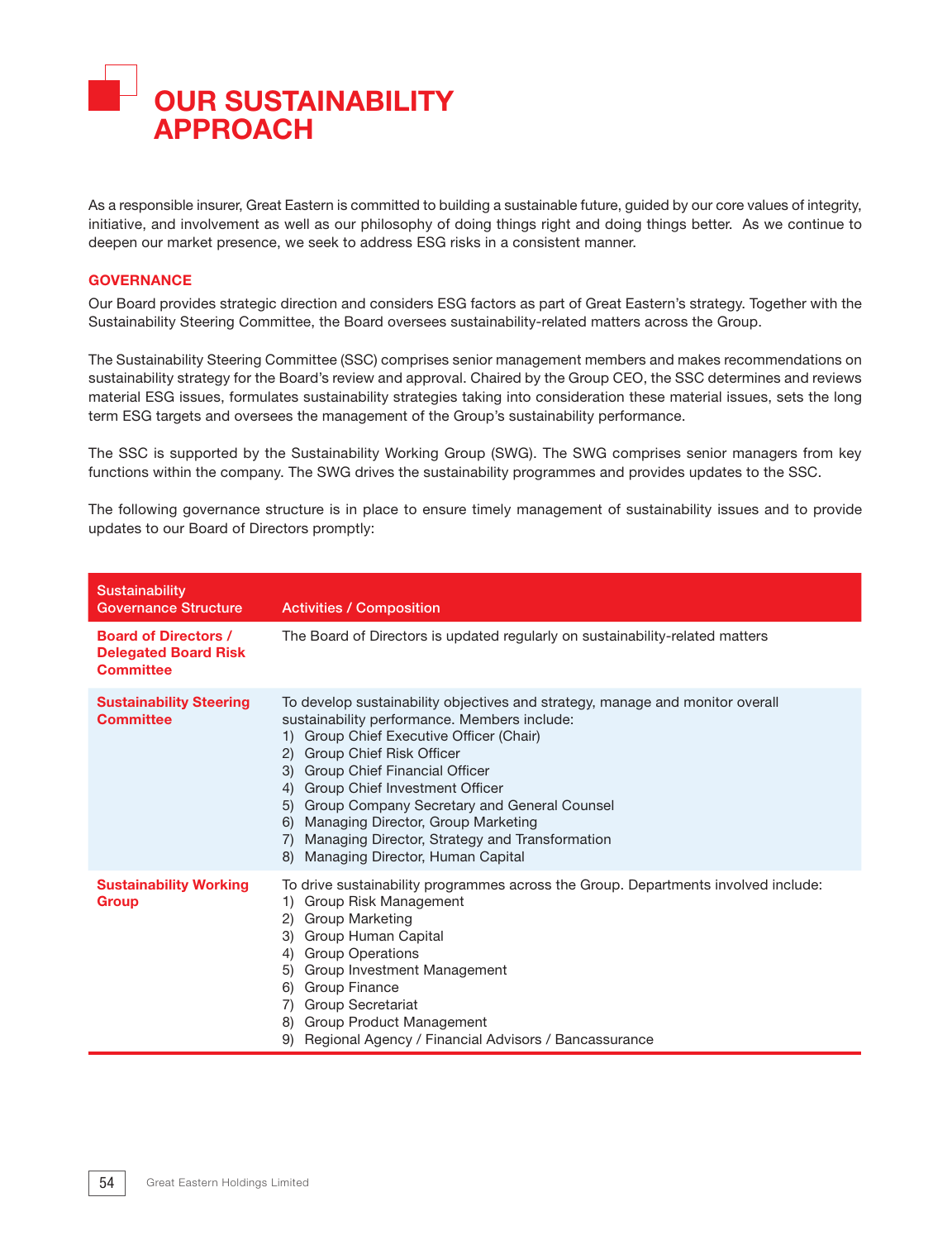#### SUSTAINABILITY PILLARS

We support economic activities and contribute towards economic growth in the markets we operate in. As we continue to expand, we aim to champion healthy living and wellness, safeguard the interests of our customers and provide an engaging environment for our people to grow and realise their potential.

Our approach to sustainability is focused around five pillars:



#### Customer-Centricity

We are committed to fair dealing as the basis of our business to safeguard the interests of our customers. We aim to make all interaction with customers as simple and engaging as possible, and to make insurance more accessible to customers.



#### **Communities**

We are committed to being good corporate citizens in the communities we operate in. Guided by our Live Great philosophy, we champion healthy living and wellness in our community. Through our corporate social responsibility efforts, we encourage staff and financial representatives to volunteer and make a difference in our community. We are committed to provide comprehensive products to meet customers' financial and insurance needs at different stages of life.



#### Right People

We are committed to providing an engaging environment to help our people grow with the company and realise their full potential. Investment in our people in both their personal and professional development is a key priority to us.



#### Responsible Business Practices

Strong governance shapes our approach to sustainability and is an integral part of our business as well as our corporate philosophy. We have zero tolerance for financial crime, including fraud and take proactive measures to protect our customers' information from cyber attacks and illicit usage.



#### Responsibility to Our Stakeholders

We make economic contributions to the communities we operate in through compensation to our employees, paying our fair share of taxes, dividends to our shareholders and payments to our suppliers. We are committed to conducting our investment in a responsible manner as part of our aim to promote sustainable development.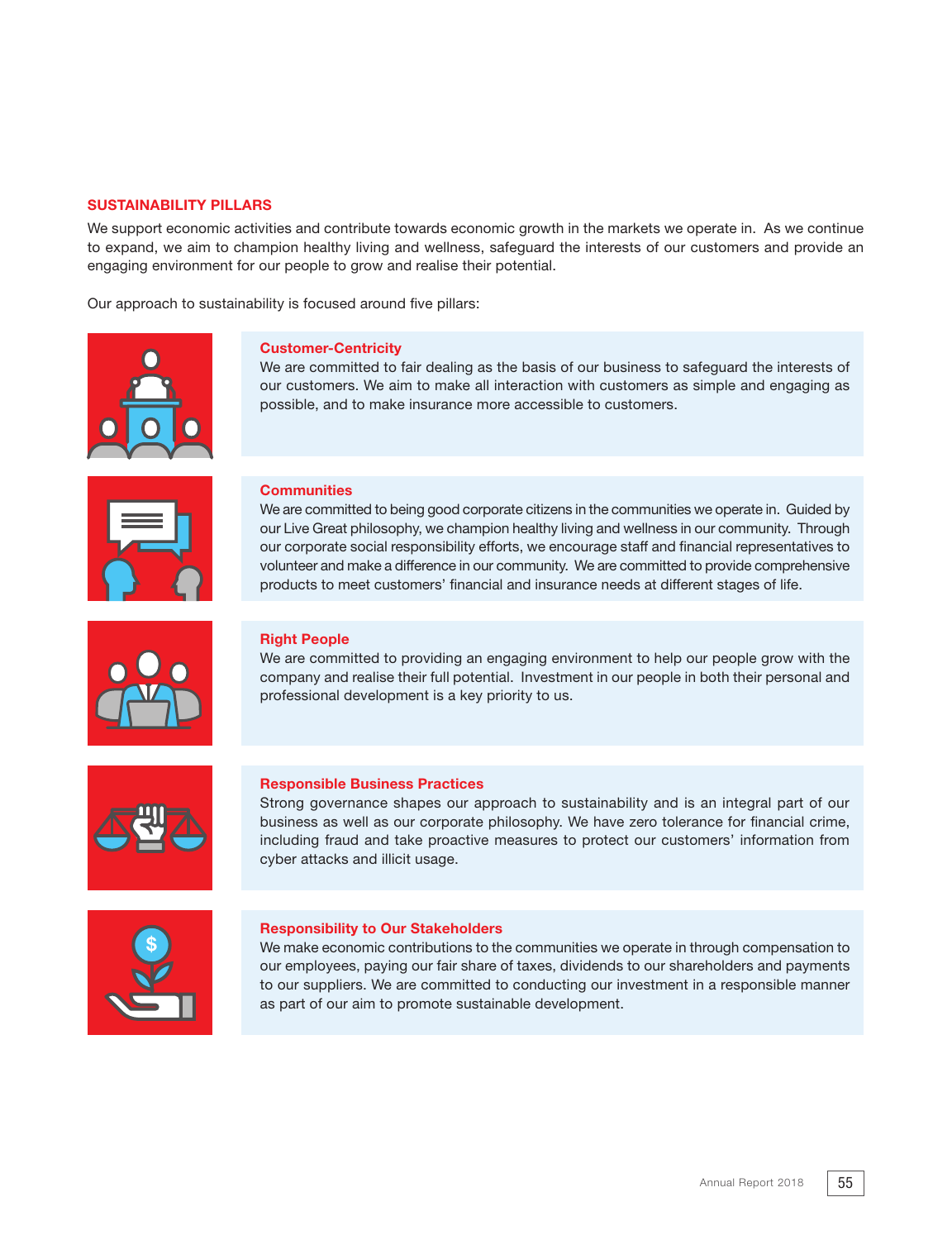

#### SUSTAINABLE DEVELOPMENT GOALS (SDGS)

The United Nations' (UN) 17 SDGs are the core elements of the 2030 Agenda for Sustainable Development adopted by United Nations member states in 2015. These global goals provide a focus to address a broad range of areas including decent work and economic growth, eradicating poverty, reducing inequality, strengthening governance in institutions as well as tackling climate change.

At Great Eastern, we believe in our role in promoting sustainable development. Taking into account our sustainability pillars and the markets we operate in, we have identified the following five SDGs where we can make meaningful contributions.

| <b>Sustainability Pillars</b>                       | <b>Sustainability Objectives</b>                                                                                                                                                                                                                        | <b>SDGs</b>                                                                                                                             |
|-----------------------------------------------------|---------------------------------------------------------------------------------------------------------------------------------------------------------------------------------------------------------------------------------------------------------|-----------------------------------------------------------------------------------------------------------------------------------------|
| <b>Customer-Centricity</b>                          | <b>Ensure Fair Dealing</b><br>$\bullet$<br>Harness technology<br>$\bullet$<br>as enabler to deepen<br>and broaden customer<br>engagement beyond<br>insurance                                                                                            |                                                                                                                                         |
| <b>Communities</b>                                  | Champion healthy living and<br>wellness in our community<br>and corporate social<br>responsibility efforts<br>Make insurance inclusive<br>and accessible<br>Encourage employee and<br>financial representatives<br>volunteerism                         | GOOD HEALTH<br>And Well-Being<br>13 GLIMATE<br>3                                                                                        |
| <b>Right People</b>                                 | Ensure workplace health<br>$\bullet$<br>and safety<br>Promote work-life harmony<br>$\bullet$<br>Increase employee<br>$\bullet$<br>engagement and<br>satisfaction                                                                                        | GOOD HEALTH<br>And Well-Being<br><b>8</b> DECENT WORK AND<br>3                                                                          |
| <b>Responsible</b><br><b>Business Practices</b>     | Protect the financial system<br>against financial crime                                                                                                                                                                                                 |                                                                                                                                         |
| <b>Responsibility to Our</b><br><b>Stakeholders</b> | Create sustainable<br>$\bullet$<br>economic value for our<br>stakeholders<br>Encourage long-term<br>$\bullet$<br>development of local<br>businesses we participate in<br>Take into account ESG<br>$\bullet$<br>factors in investment<br>decision making | 13 GLIMATE<br><b>9 INDUSTRY, INNOVATION</b><br><b>9</b> ANDINFRASTRUCTURE<br><b>8</b> DECENT WORK AND<br>AFFORDABLE AND<br>CLEAN ENERGY |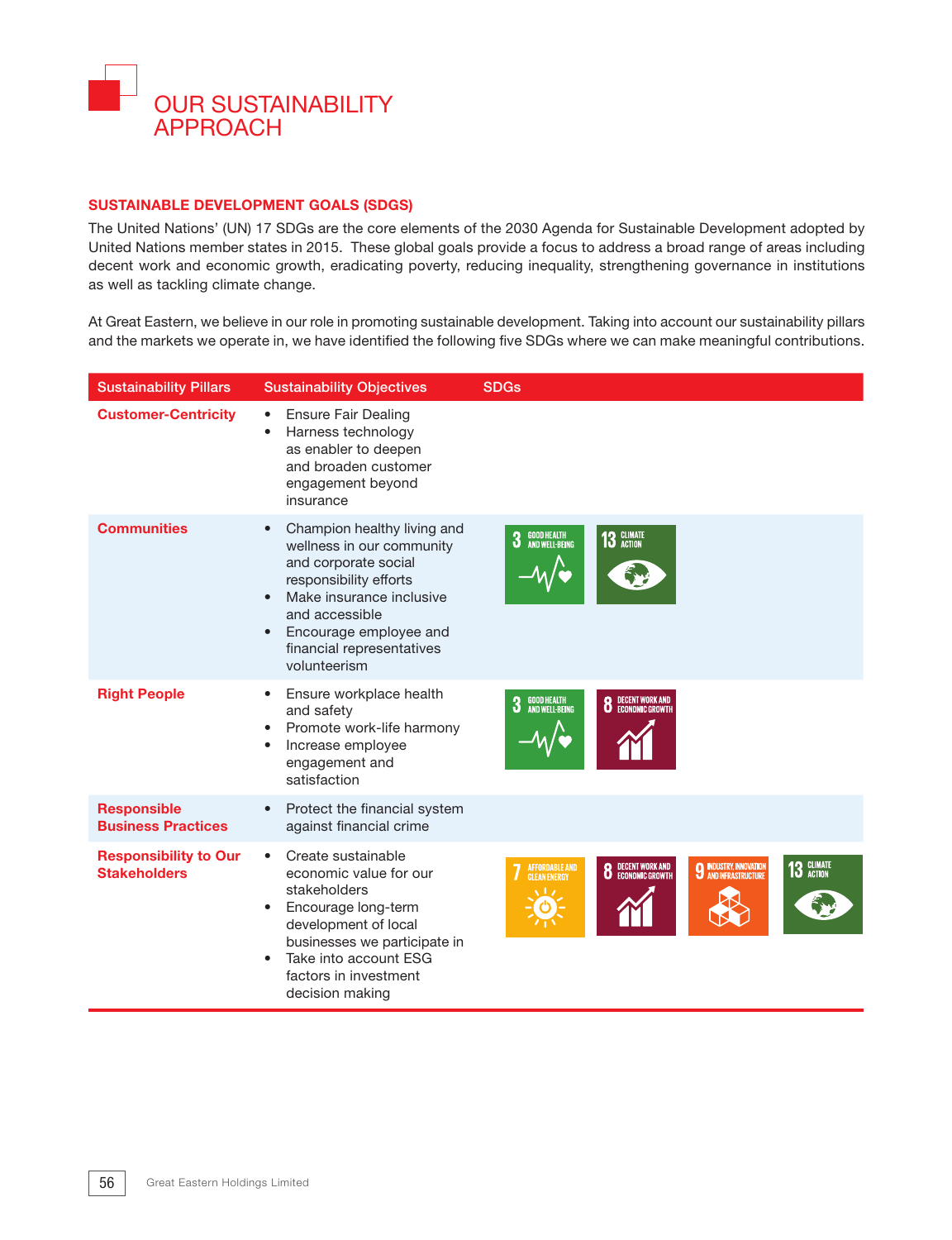

Stakeholder engagement is a key step in determining material issues as it gives us insight into our stakeholders' perspectives. We gain an understanding of their views and concerns through our regular interactions. They comprise our shareholders, customers, employees, regulators and financial representatives. Our stakeholders engagement approach is summarised in the table below:

| <b>Stakeholder</b>  | <b>Issues and concerns</b>                                                                                                                                                                                                                                                                                                        | Our response                                                                                                                                                                                                                                                                                                                                                                                                                                                                                                                                                                                                                                                                                                                                          | <b>Engagement method</b>                                                                                                                                                                                   | Frequency                                                                                                                                                                                                                                    |
|---------------------|-----------------------------------------------------------------------------------------------------------------------------------------------------------------------------------------------------------------------------------------------------------------------------------------------------------------------------------|-------------------------------------------------------------------------------------------------------------------------------------------------------------------------------------------------------------------------------------------------------------------------------------------------------------------------------------------------------------------------------------------------------------------------------------------------------------------------------------------------------------------------------------------------------------------------------------------------------------------------------------------------------------------------------------------------------------------------------------------------------|------------------------------------------------------------------------------------------------------------------------------------------------------------------------------------------------------------|----------------------------------------------------------------------------------------------------------------------------------------------------------------------------------------------------------------------------------------------|
| <b>Shareholders</b> | • Sustainable earnings<br>growth<br>• Volatility in earnings<br>• Financial strength<br>• Strong corporate<br>governance<br>• Disclosure of<br>information                                                                                                                                                                        | • Disciplined growth strategy<br>• Consistent dividend policy<br>• Strict compliance with the<br>Code of Corporate Governance<br>• Ensure sound capital<br>management strategy and<br>robust risk management<br>practices<br>• Strong board oversight<br>• Transparent and timely<br>disclosures                                                                                                                                                                                                                                                                                                                                                                                                                                                      | • Financial results<br>reports<br>• Annual Report<br>• Great Eastern<br>website<br>• Announcements via<br><b>SGXNet</b><br>• Meetings with<br>shareholders                                                 | • Quarterly financial<br>reports<br>• Annual report and<br><b>Annual General</b><br>Meeting<br>• Regular meetings<br>with shareholders                                                                                                       |
| <b>Customers</b>    | • Healthy lifestyle with<br>sufficient insurance<br>coverage<br>• Wealth accumulation<br>• Legacy planning<br>• Comprehensive<br>range and quality<br>products to suit their<br>needs<br>• Fair dealing<br>• Professional advice<br>• Customer privacy<br>• Seamless service<br>• Ease of doing<br>business with Great<br>Eastern | • Provide clear details for<br>all products, their defining<br>features, benefits and risks<br>and include the respective<br>terms and conditions in all our<br>marketing collaterals.<br>• Provide comprehensive<br>products and services to<br>meet customers' financial and<br>insurance needs at different<br>stages of life.<br>• Conduct regular product and<br>skills training for our financial<br>representatives to equip them<br>to provide sound advice.<br>• Implemented Robotic Process<br>Automation (RPA) in 2017 which<br>reduced turn-around time for<br>hospital claims<br>• Simplify processes leveraging<br>our digital capabilities<br>• Introduce PayNow service to<br>enhance the electronic payment<br>services to customers | • LIVE GREAT series<br>of health and<br>wellness events<br>• Marketing<br>campaigns<br>• Conduct focus<br>groups<br>• Face-to-face<br>portfolio reviews<br>with respective<br>financial<br>representatives | • Regular LIVE<br><b>GREAT talks and</b><br>seminars<br>• Annual LIVE<br><b>GREAT</b> events,<br>including Great<br>Eastern Women's<br>Run (GEWR) in<br>Singapore; Great<br>Eastern Viper<br>Challenge and<br>LIVE GREAT Run<br>in Malaysia. |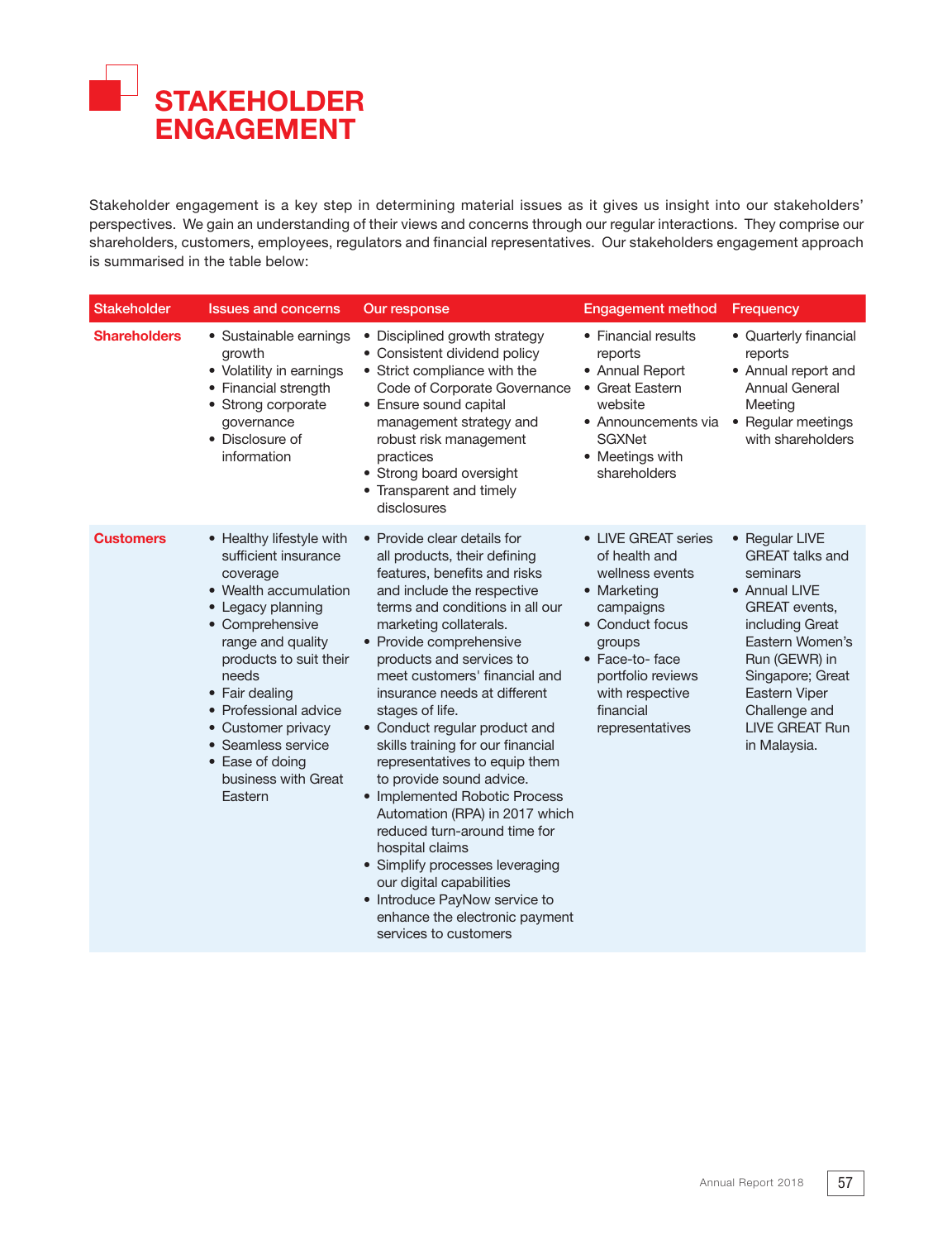

| <b>Stakeholder</b>                                                     | <b>Issues and concerns</b>                                                                                                                       | Our response                                                                                                                                                                                                                                                                                                                                                                                                                                                                                                                                                                      | <b>Engagement method</b>                                                                                                                                                                                                                                                                    | Frequency                                                                                                                                                                                                                         |
|------------------------------------------------------------------------|--------------------------------------------------------------------------------------------------------------------------------------------------|-----------------------------------------------------------------------------------------------------------------------------------------------------------------------------------------------------------------------------------------------------------------------------------------------------------------------------------------------------------------------------------------------------------------------------------------------------------------------------------------------------------------------------------------------------------------------------------|---------------------------------------------------------------------------------------------------------------------------------------------------------------------------------------------------------------------------------------------------------------------------------------------|-----------------------------------------------------------------------------------------------------------------------------------------------------------------------------------------------------------------------------------|
| <b>Employees</b>                                                       | • Career development<br>• Competitive wages<br>and benefits<br>• Fair employment<br>practices<br>• Work-life balance<br>• Continuous learning    | • Skills building and future<br>proofing<br>• Create a fair and inclusive<br>workplace<br>• Aim to be an Employer of<br>Choice<br>• Establish our LIFE Programme<br>which champions health and<br>wellness                                                                                                                                                                                                                                                                                                                                                                        | • Monthly LIFE<br>Programme activities<br>• Group CEO town<br>halls<br>• Divisional town halls<br>• Making Life Great<br>workshops<br>• Staffnet (internal<br>portal)<br>• EDM updates to<br>employees<br>• Employee<br><b>Engagement Survey</b>                                            | • Twice yearly<br>employee townhall<br>meetings<br>• Bi-Annual Group-<br>wide Employee<br>Engagement<br>Survey<br>• Annual "Making Life<br>Great" workshop<br>• Ongoing<br>engagement at<br>the division and<br>department levels |
| <b>Regulators</b><br>and Other<br><b>Government</b><br><b>Agencies</b> | • Risk Culture<br>• Combating financial<br>crime<br>• Data governance and<br>data loss<br>• Cyber security<br>• Financial stability<br>• Fintech | • Robust risk culture<br>• Market Conduct Risk • Established a Cyber Security<br>Roadmap<br>• Mandatory completion<br>of extensive e-learning<br>programmes by all employees<br>• Conduct regular trainings<br>and issued circulars on data<br>governance and Personal<br>Data Protection Act (PDPA)<br>requirements<br>• Independent, effective and<br>prompt handling of customer<br>complaints through compliance<br>with the Group Complaint<br><b>Handling Policy</b><br>• Policies and procedures<br>to ensure compliance with<br>applicable laws, rules and<br>regulations | • Regular meetings<br>and ad hoc<br>consultations with<br>regulators<br>• Participate in market<br>industry forums and<br>seminars<br>• Regulatory and<br>Audit reports<br>• Actively engage<br>Ministry of Home<br>Affairs ("MHA") in<br>the detection of<br>terrorism-related<br>persons. | • Ad hoc or on a<br>regular basis,<br>depending on<br>the nature of the<br>engagement                                                                                                                                             |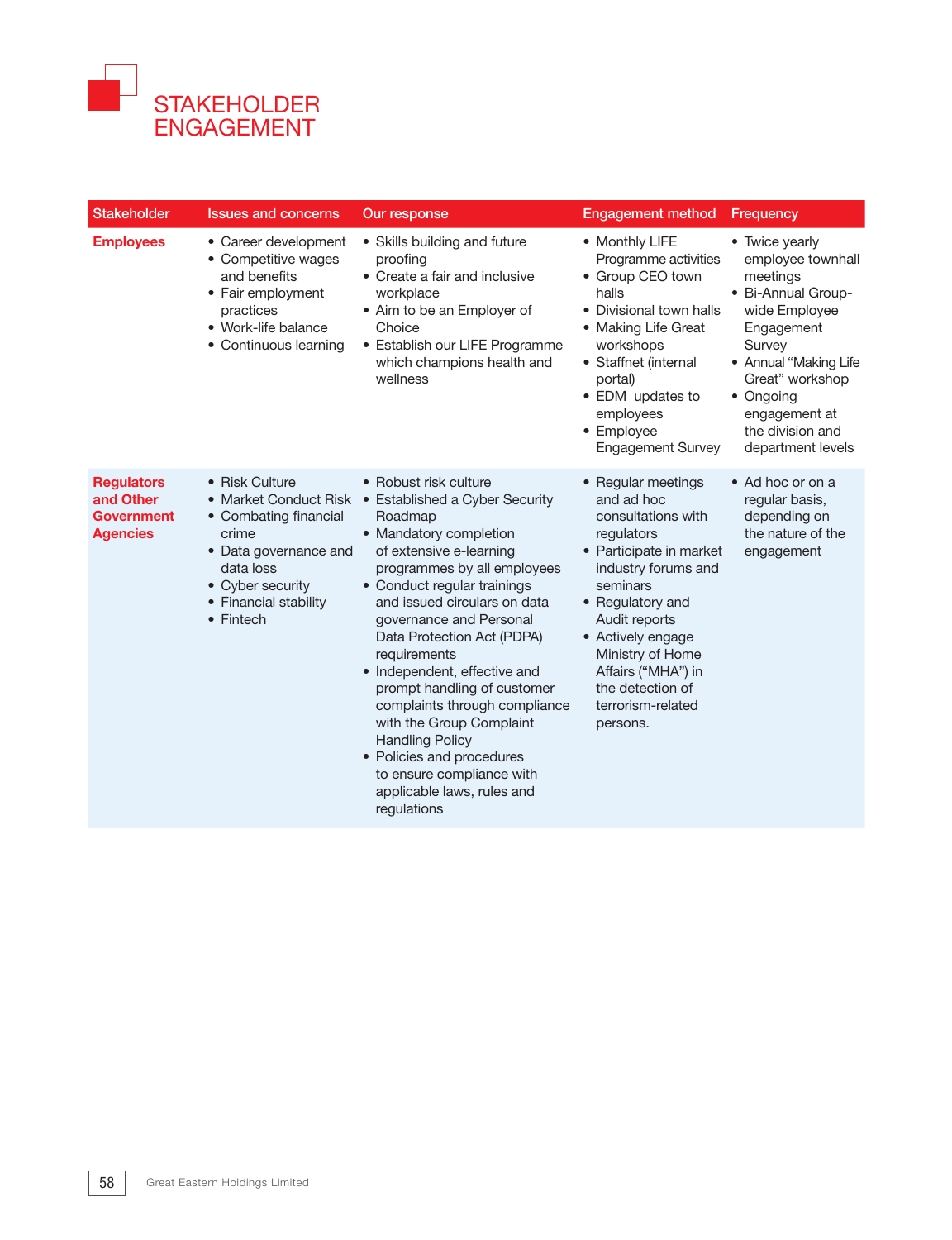| <b>Stakeholder</b>                         | <b>Issues and concerns</b>                                                                                                                                                                                                                                                                                                 | Our response                                                                                                                                                                                                                                                                                                                                                                                                                                                                                                                                                                                                                                                                                                                                                        | <b>Engagement method</b>                                                                                                                                                                                                                                                                                                                                                                             | Frequency                                                                                                                                                                                                                                                                                                                                                                                                   |
|--------------------------------------------|----------------------------------------------------------------------------------------------------------------------------------------------------------------------------------------------------------------------------------------------------------------------------------------------------------------------------|---------------------------------------------------------------------------------------------------------------------------------------------------------------------------------------------------------------------------------------------------------------------------------------------------------------------------------------------------------------------------------------------------------------------------------------------------------------------------------------------------------------------------------------------------------------------------------------------------------------------------------------------------------------------------------------------------------------------------------------------------------------------|------------------------------------------------------------------------------------------------------------------------------------------------------------------------------------------------------------------------------------------------------------------------------------------------------------------------------------------------------------------------------------------------------|-------------------------------------------------------------------------------------------------------------------------------------------------------------------------------------------------------------------------------------------------------------------------------------------------------------------------------------------------------------------------------------------------------------|
| <b>Community</b>                           | varying needs and<br>budgets<br>• A healthier<br>community<br>• A more inclusive<br>society<br>• Environmental<br>sustainability                                                                                                                                                                                           | • Products which meet • Provide comprehensive<br>products and services to<br>meet customers' financial and<br>insurance needs at different<br>stages of life<br>• Organise LIVE GREAT series of<br>health and wellness events<br>• Great Eastern Cares CSR<br>activities<br>• Encourage volunteerism<br>among employees and financial<br>representatives                                                                                                                                                                                                                                                                                                                                                                                                            | • Collaborate with<br>government<br>agencies such as<br><b>Central Provident</b><br>Fund (CPF) and<br>Ministry of Health<br>(MOH) to bridge<br>the protection gap<br>through government<br>schemes<br>• Through series of<br>LIVE GREAT health<br>and wellness events<br>• Organise a series<br>of Great Eastern<br>Cares CSR activities<br>throughout the year                                      | • Regular and as<br>well as ad hoc<br>basis, depending<br>on the nature of<br>the engagement                                                                                                                                                                                                                                                                                                                |
| <b>Financial</b><br><b>Representatives</b> | • Updated product<br>knowledge and<br>skill competency to<br>provide sound advice<br>• Digital tools for<br>better agency<br>and customer<br>engagement<br>• Data governance and<br>data privacy<br>• Management of<br>market conduct risk<br>and controls<br>• Sharing of best<br>practices and<br>initiatives regionally | • Conduct regular product and<br>skills training for our financial<br>representatives to equip them<br>to provide sound advice<br>• Integrated bite sized learning<br>modules to supplement existing<br>training roadmap, and allow<br>continuous pre and post<br>learning<br>• Annual e-learning exercises<br>• Work closely with Distribution<br>Division to improve the<br>management of market conduct<br>risks through appropriate<br>mitigating controls<br>• Regular review of touch points<br>for potential improvement<br>• Timely updates on new<br>products, company initiatives<br>and changes to agency<br>quidelines<br>• Implemented a new digital<br>point of sale system known as<br>GreatAdvice<br>• Building centre of excellences<br>regionally | • Training sessions<br>at our Centre for<br>Excellence (CFE)<br>• Face-to-face<br>meetings<br>• Engagement with<br>leaders<br>• Townhall/ Leaders<br>Cluster meetings/<br>Appreciation<br>engagement<br>sessions with<br>stakeholders<br>• Use of social<br>media tools and<br>applications to<br>regularly engage<br>stakeholders<br>• Capitalize and<br>synergize on<br>resources and<br>expertise | • Regular<br>segmented<br>training sessions<br>• 24 hours access<br>to our digital tools,<br>social media<br>applications<br>and learning<br>management<br>platform<br>• Quarterly<br>engagement with<br>leaders<br>• Quarterly Leaders<br>Townhall, led<br>by Group CEO<br>and Group<br>Management<br>Committee<br>• Quarterly leader<br>cluster meetings<br>• Adhoc Regional<br>Engagement<br>Conferences |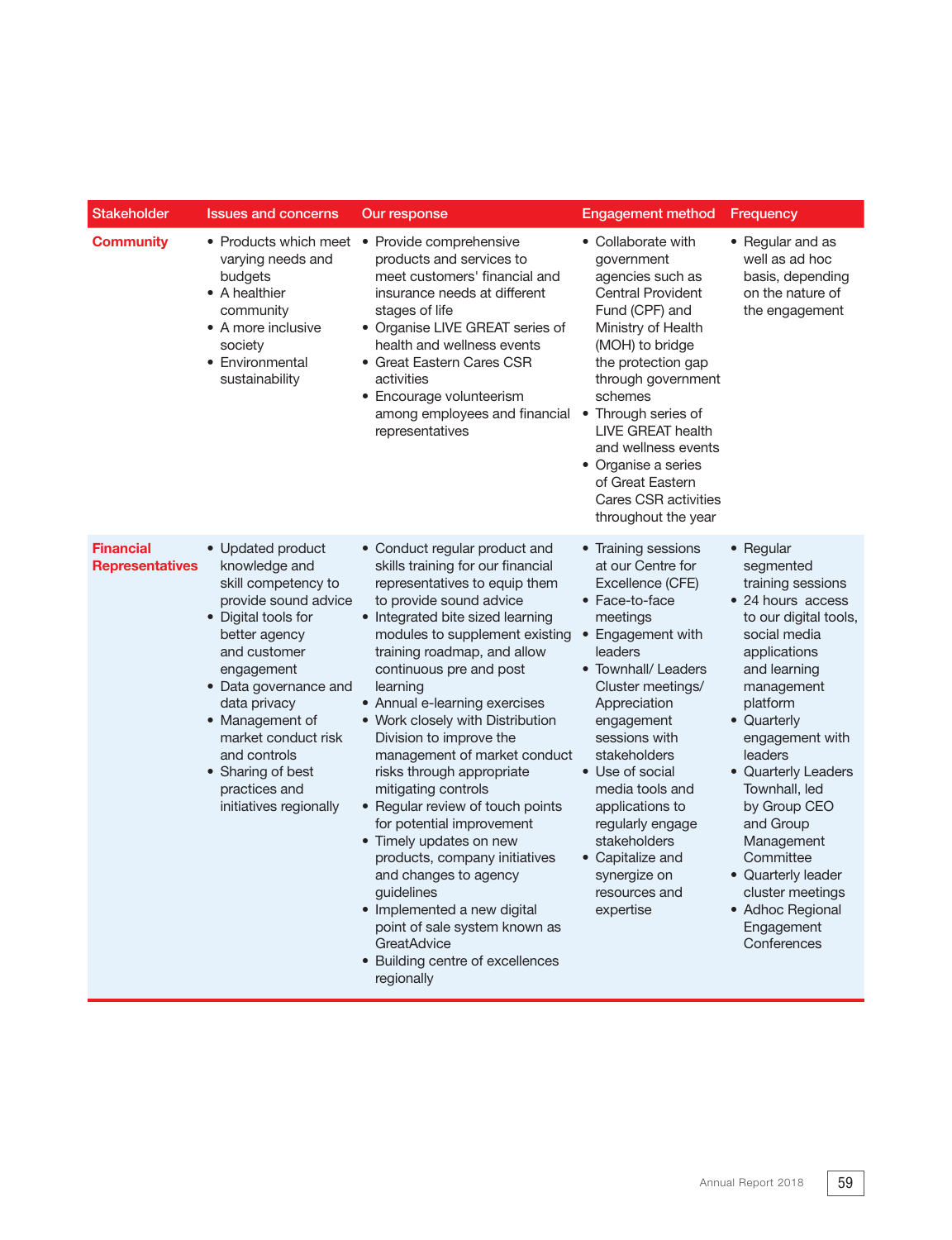

As we focus on creating sustainable value for our stakeholders, we take into account both internal and external factors and developments, challenges facing the insurance industry, and the insights from our stakeholders.

Our priorities include transforming the way we engage with customers and financial representatives, strengthening risk culture and fortifying our cyber security to safeguard the interests of our stakeholders.

In 2017, our SSC was responsible for identifying and prioritizing our material ESG issues following a four-step process guided by GRI Standards. Our board validated and approved the 9 material ESG issues.

In 2018, the SSC reviewed the material issues and validated their continued relevance. As part of the review, we expanded the Employer of Choice pillar and renamed it as Right People to include our financial representatives, which is in line with our focus to prioritize talent management and retention to enhance the organization's competitiveness in the marketplace.

Going forward, our material ESG issues will be reviewed annually to ensure completeness and continued relevance.

Our material ESG issues and their corresponding boundaries are summarised in the following table:

| <b>Material ESG Issue</b>                                              | Category                             | Impact                                                                                     | Involvement*           |
|------------------------------------------------------------------------|--------------------------------------|--------------------------------------------------------------------------------------------|------------------------|
| <b>Fair Dealing</b>                                                    | Social / Governance                  | Customers, Regulators and<br><b>Employees</b>                                              | <b>Direct</b>          |
| <b>Customer Experience</b>                                             | Social                               | <b>Customers</b>                                                                           | Direct and<br>Indirect |
| <b>Corporate Social Responsibility</b>                                 | Social                               | Communities                                                                                | Direct and<br>Indirect |
| <b>Right People</b>                                                    | Social                               | <b>Employees and Financial</b><br>Representatives                                          | <b>Direct</b>          |
| <b>Financial Inclusion</b>                                             | Social                               | Customers, Communities                                                                     | Direct and<br>Indirect |
| <b>Strong Governance</b>                                               | Governance                           | All Stakeholders                                                                           | <b>Direct</b>          |
| <b>Cyber Security, Customer Privacy</b><br>& Combating Financial Crime | Governance                           | Customers, Regulators                                                                      | Direct and<br>Indirect |
| <b>Economic Contributions</b>                                          | Social / Governance                  | Customers, Communities,<br>Shareholders, Employees and<br><b>Financial Representatives</b> | Direct and<br>Indirect |
| <b>Responsible Investment</b>                                          | Environment / Social /<br>Governance | Customers, Communities and<br>Shareholders                                                 | Direct and<br>Indirect |

Our indirect involvement indicates that the impacts occur outside of the company and we may therefore only have limited control.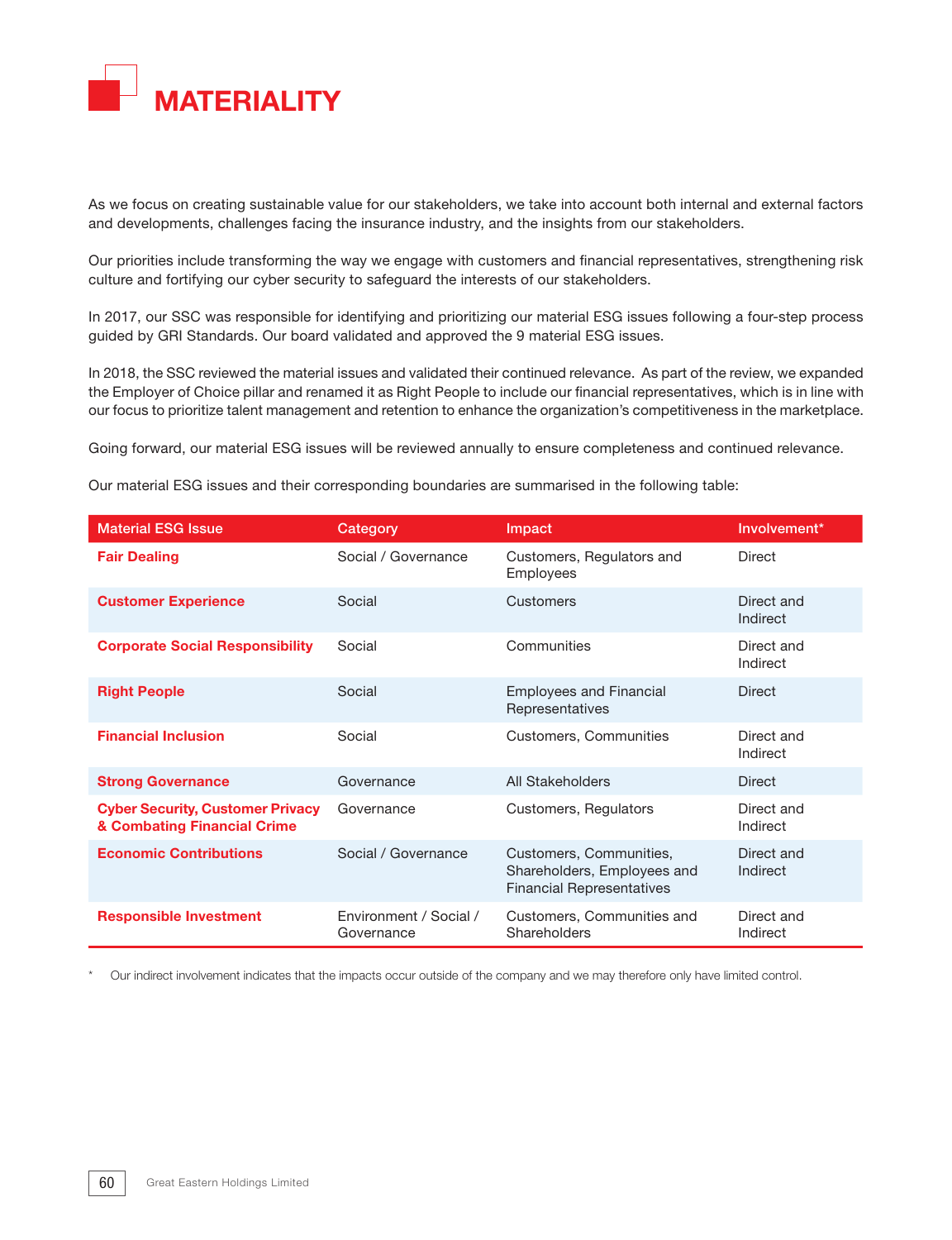

Integrity in all our dealings with our customers and the wider community is one of our core values and the cornerstone of our business.

#### FAIR DEALING

By upholding best practices in Fair Dealing, we aim to deliver our products to customers in a transparent and responsible manner, helping us to develop long-term partnerships with customers. Fair Dealing directly impacts our customers and has a bearing on the way the industry is perceived by the community at large. We aim to adhere to the highest standards of Fair Dealing to reinforce and reflect customer centricity as one of our core values.

Fair Dealing is central to our corporate culture. We are committed to adhering to the MAS Guidelines on Fair Dealing by:

- Providing professional and quality advice based on individual needs and circumstances
- Offering products and services that are suitable for our target customer segments.
- Ensuring competent representatives who provide our customers with quality advice and appropriate recommendations.
- Providing clear, relevant and timely information so that our customers can make informed financial decisions.
- Dealing with customer complaints in an independent, effective and prompt manner.

Our Group Fair Dealing Committee has the oversight responsibility of fair dealing at Great Eastern, fair dealing outcomes are reported to the Board Risk Committee on a quarterly basis. This demonstrates the company's firm commitment to the adoption of the Fair Dealing outcomes across the Group.

Our Group Market Conduct Risk Management Policy, augmented by operating manuals and procedures, sets out the expectations of good market conduct practices in delivering Fair Dealing outcomes to our customers.

Fair Dealing and Market Conduct Key Performance Indicators (KPIs) are assigned to members of the Group Management Committee (GMC) by the Group CEO. These members are managing divisions that have active roles in contributing to the achievement of Fair Dealing outcomes and managing Market Conduct risks. Fulfilment of these assigned KPIs

is tied directly to the remuneration of the respective GMC members. The Fair Dealing monitoring programme includes:

- 1. Monitoring the achievement of Fair Dealing outcomes
- 2. Regulatory reporting of misconduct cases
- 3. Internal and external audit findings related to market conduct and fair dealing principles

Results from the monitoring of metrics and thresholds set for each Fair Dealing Outcome are reported to the Senior Management and Board on a quarterly basis.

All employees are required to complete our Fair Dealing e-learning module regularly and all of our new employees in 2018 completed the training as part of employee onboarding requirements. There were no significant cases of non-compliance pertaining to the Fair Dealing requirements in 2018.

Similarly, financial representatives are required to undergo training with the Company upon on-boarding, which includes training on the Company's products and expected conduct for representatives. New representatives are also required to undergo coaching from their supervisors via joint fieldwork, to ensure that new representatives are appropriately supervised in the execution of the Company's prescribed sales advisory process. Supervisors exert on-going oversight of all representatives under their management, via the endorsement of their representatives' sales and periodic coaching.

Going forward, in 2019 we continue to target zero noncompliance pertaining to Fair Dealing requirements.

#### CUSTOMER EXPERIENCE

We are committed to provide meaningful solutions and deliver a superior differentiated customer experience. The customer is the centre of our business and we focus on enhancing customers' experience at key moments of truth.

#### Making insurance an enjoyable, everyday experience

Investments in technology to enhance our service capabilities to meet our customers' lifestyles and business needs continue to be our focus in 2018.

In 2018, we deepened our engagement with customers through enhancements to our online platforms and public website to offer a better customer experience.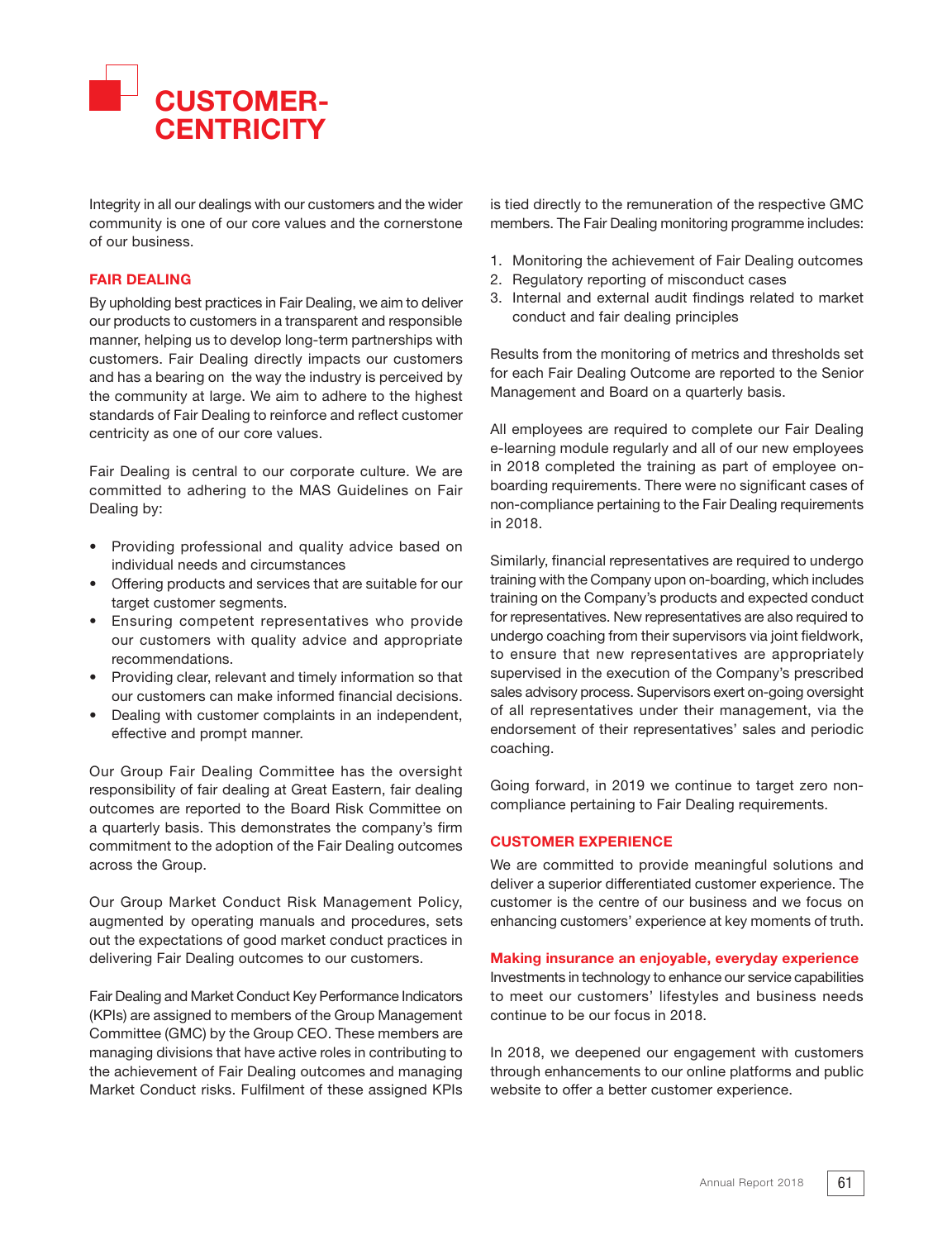

#### Self-help portals

#### - e-Connect

In Singapore and Malaysia, with our e-Connect portal, our customers have an integrated view of their insurance portfolio combining Group, General and Life insurance. In addition to viewing their integrated insurance portfolio 24/7 and on-the-go, customers are also able to access self-help services online to submit selected policy transactions.

In 2018, we enhanced the e-Connect portal for our Group Insurance corporate clients. The enhanced portal improved the key processes in servicing our corporate clients with complete paperless and automation. It serves as a single platform where information can be shared between us, intermediaries and corporate clients. The transformation of e-Connect is a breakthrough in performance internally (through shifting from paper to digital documents and process automation) and externally (through effective delivery of traditional services and improved customer experience).

#### GIX eXchange (GIX)

Through GIX, the general insurance's point of sales system, financial representatives can submit online motor quotation requests to underwriters for approval. Upon approval, financial representatives can follow up with online policy fulfilment and e-policy document will be sent to the customer. This will increase straight-through processing through GIX and better customer experience.

#### EdGE

In Singapore, to allow our financial representatives to service their customers better, we have made further enhancements to our customer relationship management tool (EdGE). The enhanced EdGE will provide our financial representatives with real-time transaction information on their customers' new insurance application and claims submission. This enables our financial representatives to provide timely and quality responses to our customers' queries.

#### Mobile Applications

#### GETGREAT and UPGREAT

To enable us to deepen and broaden customer engagement beyond just insurance to everyday interactions and experiences, we launched two exciting digital engagement industry-first features in Singapore, GETGREAT and UPGREAT. GETGREAT empowers our users and the community to live healthier and better. UPGREAT is an all in one lifestyle rewards platform for users as well as family



and friends. These platforms received good response from users. Since launch, the platforms have garnered more than 80,000 sign-ups and 3.2 million interactions. New features, which were developed with close collaboration with our users, have been added to the platforms since launch.

#### Live Great and SupremeCare

With our Live Great and SupremeCare mobile applications, our Group Insurance customers are no longer required to submit original receipts. They can now enjoy the convenience of submitting their medical bills on-the-go by snapping pictures with their personal phones.

#### **GreatAdvice**

A new digital mobile point-of-sale system GreatAdvice is a interactive financial planning tool that enables our financial representatives to perform end-to-end sales advisory process in a seamless manner. It is developed with 3 'E's - Easy to use, Engaging and Empowering - in mind for customers to make more informed decisions regarding their financial planning needs. It offers a richer and more seamless customer experience, as well as customised products solutions tailored to individual customer needs.

In place of laborious form-filling, the customer can now co-create a life storyboard, guided by our financial representative, enabling greater customer engagement.

#### Digitalised Payment

In Singapore, we made available digitalised payment services to our customers leveraging on PayNow - Singapore's instant fund transfer service for corporates and businesses. Besides payouts triggered by Great Eastern, PayNow is also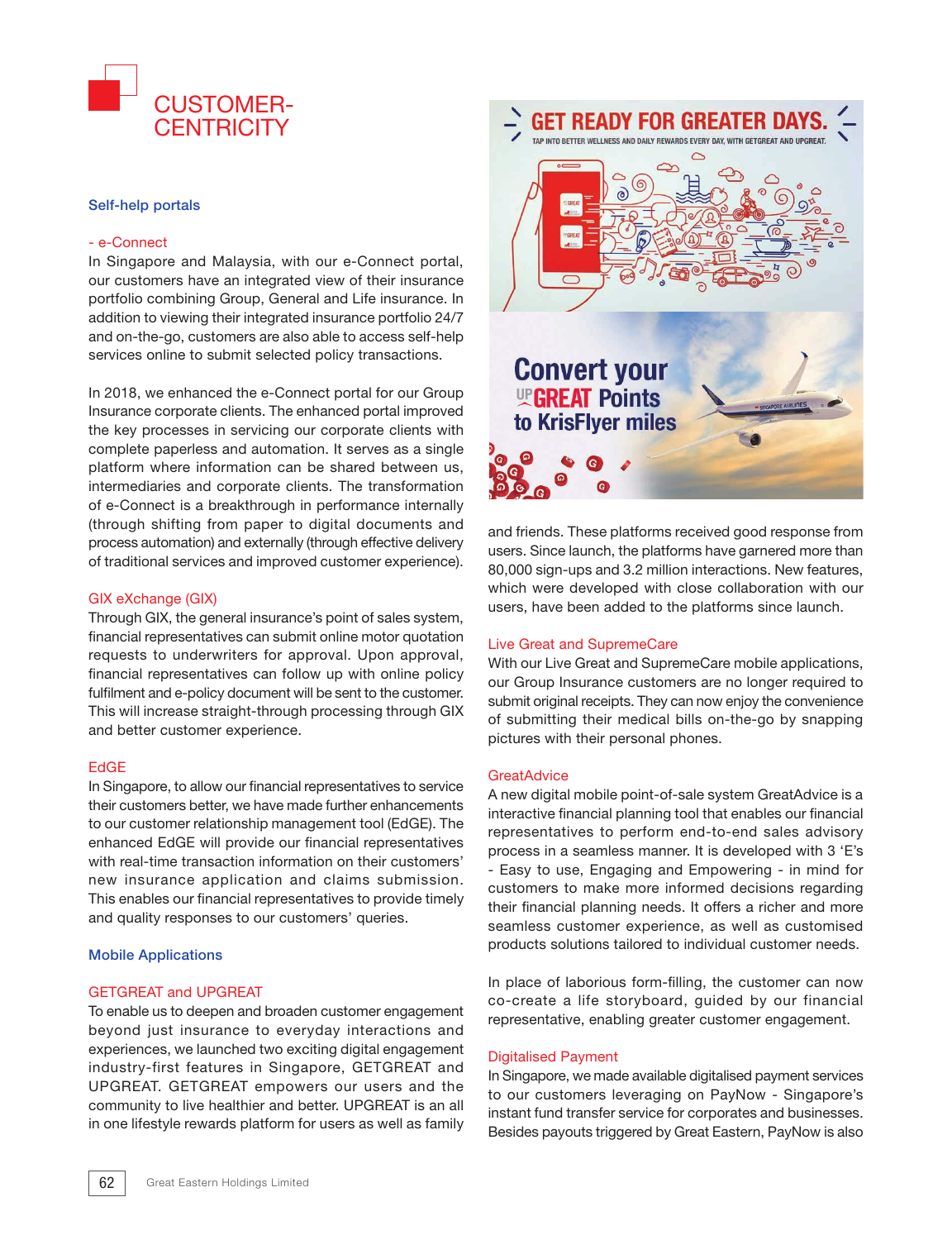enabled for selected group self-service payment transactions on e-Connect. These self-service transactions can be instantaneously processed and paid out to customers' bank accounts. They would also be notified via SMS once the payments are deposited into their PayNow-linked bank accounts.

#### Interactive Voice Response System

We also upgraded our Interactive Voice Response (IVR) system with cloud enabled technology in 2018. The enhancement is critical in improving call experience through intelligent call routing and providing a secure and seamless mobile phone message verification process. It also comes with an auto call-back option for our customers and financial representatives, which serves to reduce their overall waiting time and enhance their call experience. The new solution enabled our call centre to demonstrate greater agility in the workplace, improving operational efficiency and customer-centricity.

Additionally, we are continuing in our journey to provide greater convenience to our customers through the digitalisation of customer correspondences. In doing so, we are ensuring that important customer correspondences are safeguarded by two-factor-authentication and yet still conveniently accessible by the customer anytime. In 2018, we introduced digital policy contracts for our customers in Malaysia. This will be rolled out to Singapore in 2019. We have also started a Go-Green initiative for our annual bonus statements for life policyholders in Singapore.

We are building up our digital capabilities to enhance customer experience. For details, please refer to the Annual Report.

#### Delivering superior service through our service transformation initiatives

#### **Underwriting**

The non-medical limits for term and mortgage-reducing term assurance policies were raised so as to improve the competitiveness of Great Eastern plans and to provide a differentiated experience for our customers. With higher limits that allow the waiver of medical checks for insurability, customers who buy policies within the higher limits will experience a more streamlined purchase process and a shorter turnaround time for their policies to be underwritten.

#### Claims

We implemented Robotics Process Automation (RPA) in Singapore to automate and perform repetitive, high volume and time-consuming tasks for medical claims. The improved efficiency and productivity through the utilization of RPA has allowed us to deliver a faster claims processing turnaround-time for our customers. There are plans to roll out RPA across different functions and regions.

#### Customer Service

Our customer service officers from the Customer and Agency Touchpoints Department are trained to ensure that they maintain relevant skill sets to provide consistent service to our policyholders. All new hires undergo basic life insurance training to familiarise themselves with life insurance products. After the initial induction process, they will be attached to their respective teams to learn specific skills such as call handling and email etiquette. A learning calendar will be provided by Human Resources Department where there will be opportunities throughout the year for experienced staff to sign up for courses relevant to their scope of work. Beyond the courses organised by Human Resources, Claims Department, New Business Underwriting Department and Customer Policy Services Department also conduct technical workshops for our customer service officers so as to further enhance their knowledge of the various processes.

The department also works with external trainers to deliver programmes focused on customer service experience to inspire each and every customer service officer to adopt customer centric approaches in their day-to-day communications with customers.

With an all-round training programme targeting both the technical know-how and service delivery, Great Eastern customer service officers are equipped with the best-in-class knowledge and attitude to deliver superior customer service experience to all our customers and agency representatives.

In our endeavours to achieve an enhanced customer experience, compliments and complaints are key indicators to measure our performance. In Singapore, the number of compliments received far exceeds the number of complaints received, with the ratio of compliments-to-complaints surpassing the 10:1 mark for 2018.

In the Customer Satisfaction Index of Singapore Survey conducted by the Institute of Service Excellence (Singapore Management University), Great Eastern topped the life insurance category in 2017.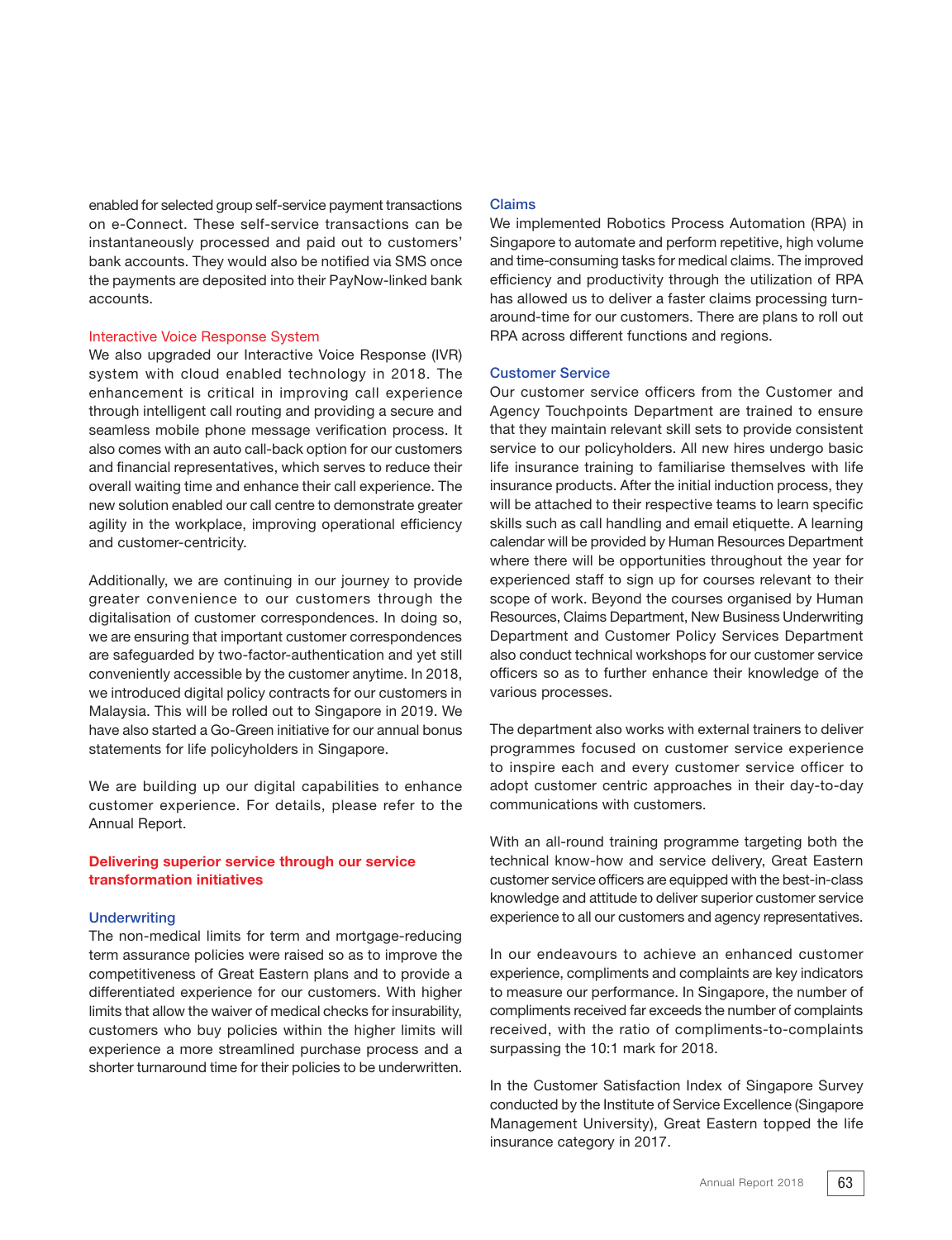

#### PROVIDING SERVICE EXCELLENCE THAT DELIGHTS CUSTOMERS BY GOING THE EXTRA MILE

A Great Eastern policyholder visited our Customer Service Centre to surrender a policy as she required the funds urgently. The payment exceeded the threshold for immediate pay-out and staff took the initiative to liaise with multiple departments to ensure that policyholder received the cheque promptly to allow same-day cheque clearance. The Policyholder was delighted with the exemplary service rendered.

*"Thank you for your assistance for our mutual client.*

*The client specially mentioned Agnes Lim from the counter on how helpful and patient she was. "*

*Cheers Great Eastern Agency Director*

#### PROVIDING SERVICE EXCELLENCE THAT DELIGHTS CUSTOMERS IN OUR USUAL DAY-TO-DAY WORK

The Policyholder called our Customer Service Hotline to enquire more about his existing policies with Great Eastern. The policyholder was very impressed with the staff he spoke to as she displayed strong insurance knowledge, professionalism and at the same time, also provided excellent customer service.

*" I was very impressed by her great patience, detailed knowledge of insurance policies, attention to details & professionalism in addressing my every question. Her ability to multi-task between accessing the screen information, performing on-the-spot calculations & understanding my complex needs makes her exceptional in my eyes. Not to mention her tact in maintaining a great customer experience through her good communication style. Having been a regional leader where Customer Service was part of my divisional responsibilities before, I consider her abilities nothing short of extraordinary. As such, please accept my high regards for this talent in Great Eastern Life."*

*Great Eastern Customer*

#### Financial Representatives

To deliver a differentiated experience for our customers through our financial representatives, the one-stop servicing concept was initiated at our Agency Service Centre with the setting up of claims counters in our branch offices in Singapore. Customer service officers are cross-trained to handle enquiries on claims cases and provide one-stop servicing for financial representatives at the service centre. This improves the overall experience as transactions are being resolved or performed at the counter instead of being referred to our backoffice teams. Dedicated Claims and New Business hotlines were also set up to provide greater speed and convenience for our financial representatives, whenever they require our support. This has resulted in our financial representatives being able to deliver quicker and differentiated resolutions to customer enquiries or transactions.

We have dedicated underwriters serving high-net-worth customers, a new initiative was launched in 2018 for financial representatives to make an appointment with underwriters to accompany the representative and customer for a medical examination. In doing so, underwriters can review the results of the medical check-up on the spot, and advise on the underwriting decision or if any additional requirements are necessary.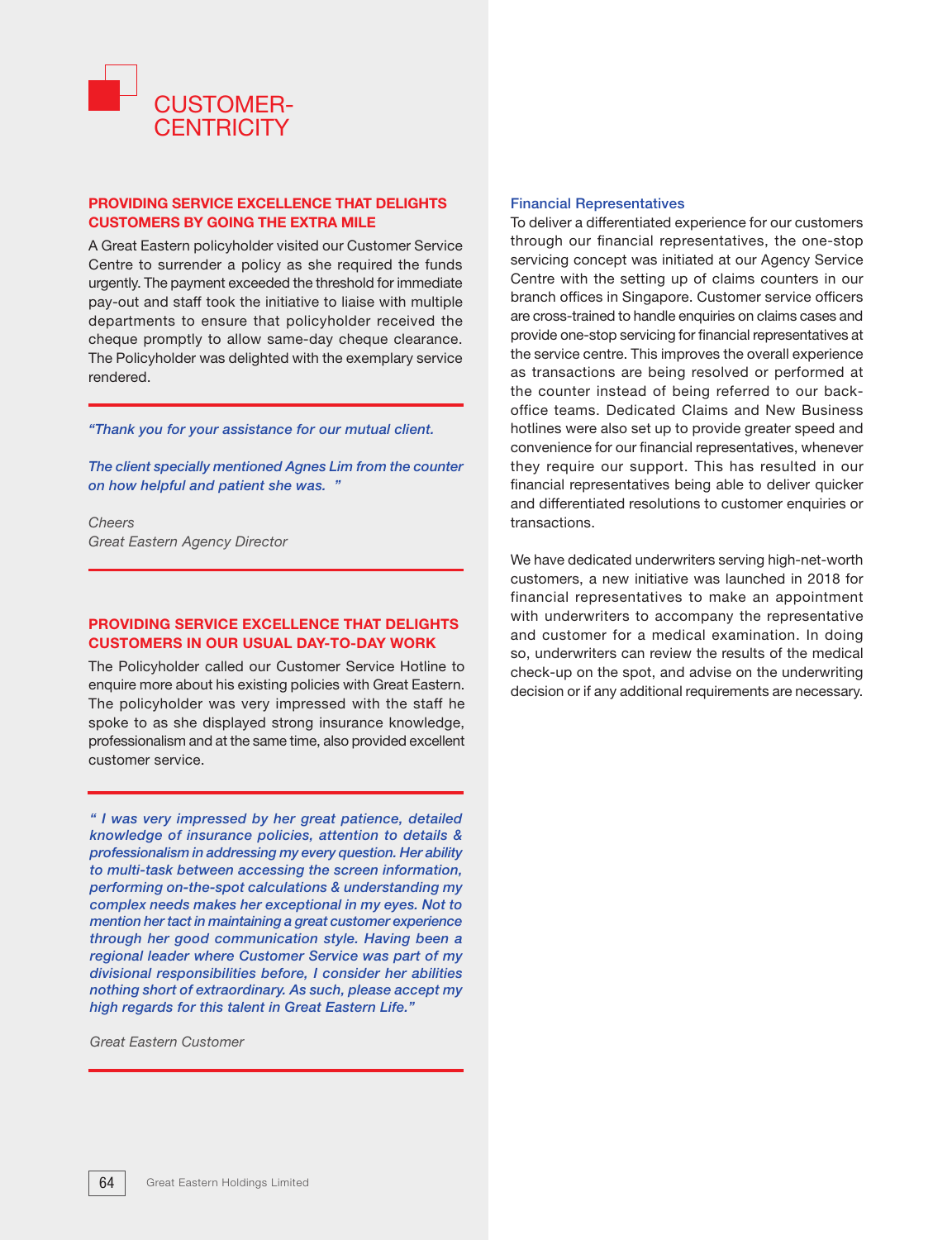

The prosperity and well-being of the communities we operate in are intimately connected with the group's own sustainability as a business.

#### FINANCIAL INCLUSION

At Great Eastern, we believe in making insurance inclusive and making insurance accessible to the larger community.

In line with this commitment, we regularly review and evaluate the relevance and effectiveness of our product offerings. Through continuous monitoring, we are able to refine and enhance existing offerings as well as introduce new innovative products across all our business lines – Life, General and Group insurance.

To reach out to the wider community, Great Eastern supports government schemes and initiatives to provide basic insurance products at affordable premiums across the countries that we operate in.

#### **Singapore**

We are one of only two insurers to support all government schemes and initiatives, offering a wide range of products to provide life, disability, health and long term care coverage.

#### Dependants' Protection Scheme

An affordable term-life insurance scheme that provides basic coverage of up to \$46,000 in the event of death, Terminal Illness or Total Permanent Disability. We are one of two appointed insurers that administer this basic insurance scheme for the Central Provident Fund Board (CPFB).

#### Integrated Shield Plans – the additional private insurance component integrated with MediShield Life

MediShield Life provides lifetime coverage regardless of age or pre-existing health conditions. We are one of seven appointed insurers that offer Integrated Shield Plans, providing comprehensive medical insurance coverage which is integrated with MediShield Life.

#### ElderShield

This scheme provides basic financial protection coverage for those who need long-term care, especially in old age, by supplementing one's savings in the event of severe disability. CPF members with a Medisave Account (MA) will automatically be enrolled in ElderShield at the age of 40, unless they opt out of the scheme. We also offer additional coverage for those who wish to extend it with higher monthly income benefits and over a longer benefit pay-out period. In the year 2020, Ministry of Health will be enhancing ElderShield to CareShield Life which will provide universal coverage to Singapore residents aged 30 and above. The enhanced benefits under CareShield Life include higher payouts that will increase over time and lifetime payouts as long as the claimant is severely disabled.

We remain committed to provide additional coverage over and above CareShield Life when it is launched and is in the progress of reviewing our existing ElderShield Supplementary Plans benefits to complement CareShield Life.

#### compareFIRST

Great Eastern supports compareFIRST, a joint effort by the Consumers Association of Singapore (CASE), MAS, LIA, and MoneySENSE. This web aggregator allows customers to compare and find life insurance products most suited to their financial objectives. By making it easier for customers to compare product benefits and features all within the same website, customers are better positioned to make informed choices.

Recognising that some customers prefer a 'no-frills' approach and prefer to purchase insurance directly from us, we set up a dedicated Customer Service Counter at Great Eastern Centre for our Direct Purchase Insurance products.

#### **Malaysia**

Great Eastern supports the Perlindungan Tenang initiative by Bank Negara Malaysia to provide affordable, accessible and easy-to-understand insurance protection to the population.

We have two products catered to the disadvantaged and underserved segments i.e. Group Multiple Benefits Insurance Scheme (GMBIS) & Easy Care Plus. Due to the affordability and comprehensive benefits, these schemes / products are extended to communities such as plantation / estates workers, government staff in rural areas, factory workers, hotel workers, etc.

GMBIS Investment Linked Plan is an affordable plan with comprehensive protection against loss of life, total permanent disability (TPD), accident and the 36 critical illnesses. It allows for Partial Surrender for members to withdraw units when the need for cash arises. Upon Maturity or Full Surrender, members are entitled to the policy's cash value.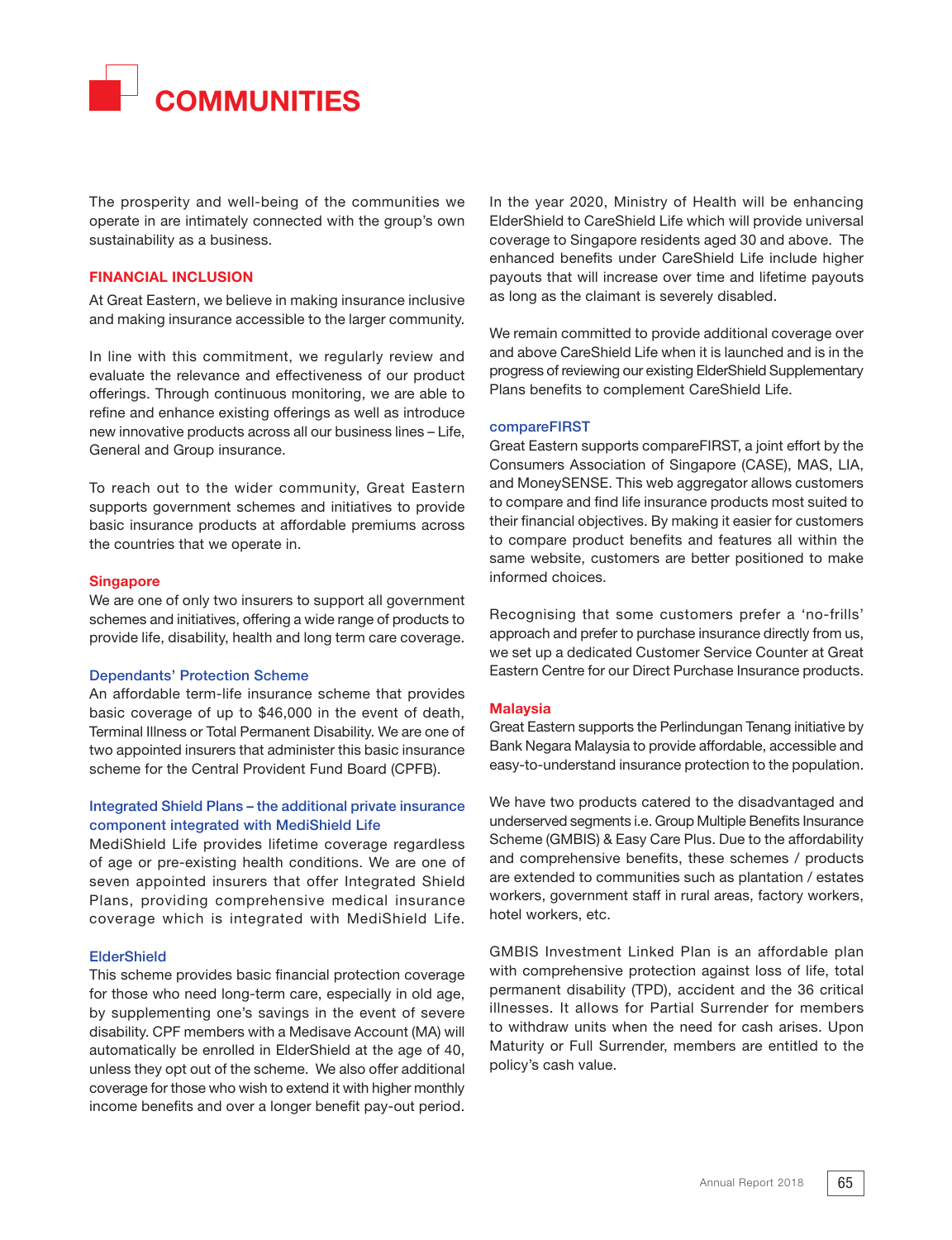

There are on-going initiatives and roadshows to create insurance awareness among the B40 (bottom 40 percentile) group, at the same time encouraging them to sign up for the scheme.

Meanwhile, Easy Care Plus provides affordable protection for a defined period of time especially when insurance needs are high but the budget is limited. The plan offers protection against loss of life and TPD with a reasonably low premium of RM10 per month. In the event of Death or TPD, the Sum Assured will be payable in one lump sum. For Death due to accidental causes, an additional amount of 100% of the Sum Assured will be payable.

#### Indonesia

We offer health insurance rider to complement Badan Penyelenggara Jaminan Sosial (BPJS) Kesehatan (Government-sponsored health insurance scheme). While BPJS provides basic health insurance benefits, the rider allows customers to enjoy a better experience during hospitalization and surgery. This rider provides benefits such as global standard medical treatments and coverage on overseas hospitalization. Moreover, customers may also qualify for free medical check up during the protection period.

LiveSMART and PA COMBO are two other products, priced competitively for the mass segment. We worked hand in hand with banks and various affinity partners to make these products accesible. These micro-insurance products are aligned with the Government's initiative on Financial

Inclusion, to provide life protection, personal accident, hospital income, cancer protection, viral infection/dengue protection or total permanent disability benefits. Customers may also enjoy return of premium or no claim bonus.

In support of the Government's push for financial literacy, we regularly conduct corporate social responsibility campaigns in the form of workshops and seminars for targeted groups. Topics covered include financial health check and financial planning. In 2018, the focus was on housewives since they are typically the ones making the important financial decisions at home and to groups of employees working in non-financial industry, as well as students. In 2019, we will continue to expand our reach to small medium enterprise (SME) workers and other communities.

#### CORPORATE SOCIAL RESPONSIBILITY

At Great Eastern, we strive to bring about positive changes for the communities in which we operate. Our Corporate Social Responsibility (CSR) focus is anchored on four pillars — Promoting Healthy Living and Wellness through Sports, Helping the Young and Elderly Needy, Empowerment through Education and Supporting the Environment. Please refer to this Annual Report for details of our CSR initiatives for 2018.

We will continue to organise a series of Great Eastern Cares CSR activities throughout the year.



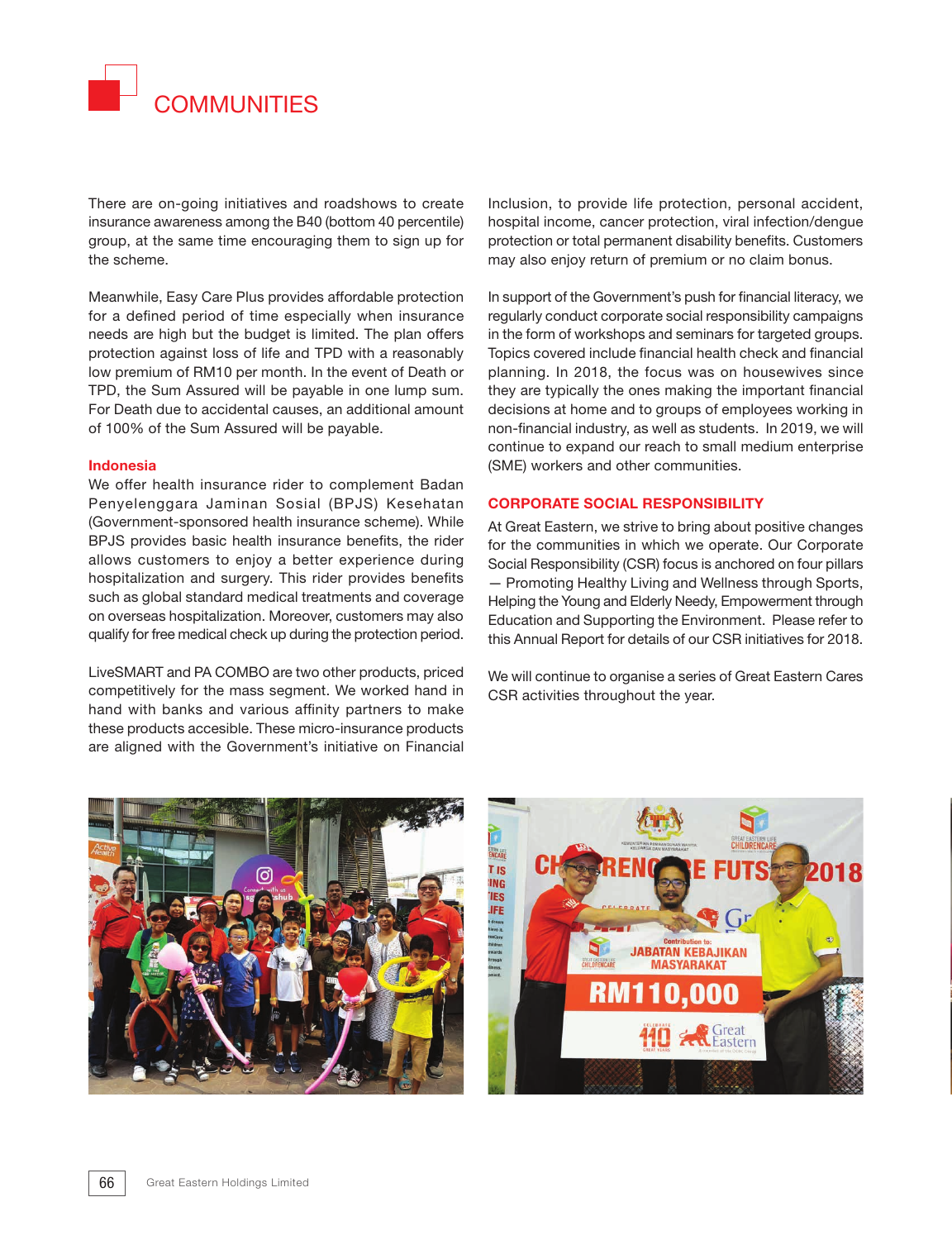

As a LIFE company, we inspire people to LIVE GREAT. We are constantly building an engaging environment that fosters effective synergies, creating a place for people to discover and develop their potential to the fullest.

#### OUR EMPLOYEES

Our Human Capital strategies continue to be focused on Career and Development, Employee Engagement and Health and Well-Being.

#### Career and Development

We continue to invest in our people and in their personal and professional development. All employees receive regular performance and career development reviews and with the Great Eastern Career Framework rolled out across the Group, employees are presented with greater clarity and visibility of their career paths and opportunities. All of our employees received a performance and career development review in 2018.

We are proud to be acknowledged as a Human Capital Partner (HCP) by the Tripartite Alliance for Fair & Progressive Employment Practices' (TAFEP). The HCP programme brings together employers who are committed to develop their local talent core and adopt fair and progressive workplace practices across both local and foreign manpower.

Employee satisfaction levels for Career and Development was 76% in 2018's Employee Engagement Survey.



#### Employee Engagement

During the year, we ramped up initiatives to build a strong corporate culture anchored on Moving Together As One, fundamental to the success and sustainability of the company. Some of our key initiatives include:

Making Life Great Workshop: In 2017, the customercentricity journey started with the concept of customercentricity and customer journey mapping, introduced to employees in all countries. This year, the development of this concept is further introduced through Design Thinking and experiential learning, providing employees an opportunity to identify, experience and analyse real-life issues.

Great Connections – Lunch with Leaders: This is a new series developed for colleagues to connect, engage and learn from our Management team. Organised as an interactive dialogue session, encouraging feedback was received with more than 80% of participants inspired to attend another session.

Our employee engagement initiatives have borne good fruit. The Group's employee engagement score of 75% ranks Great Eastern amongst the top in the Asia Pacific Insurance category by Aon Hewitt.

#### Health and Well-Being

As a LIFE company, the well-being of our employees is a priority. In 2013, the LIFE programme was birthed to support Singapore Health Promotion Board's campaign that a healthier lifestyle begins at work and to assist employees to understand and internalise what it meant to work in a LIFE Company - to emulate the corporate LIVE GREAT programme launched to actively support our policyholders in their efforts to live better in their daily lives.

Throughout the year, a series of health-focused workshops and activities was organised at company and department levels to spur employees on their journey to better health. Participation in this voluntary in-house programme continues to be high and most recently, has increased to over 80% for Singapore and Malaysia, and over 50% for Indonesia, since its launch.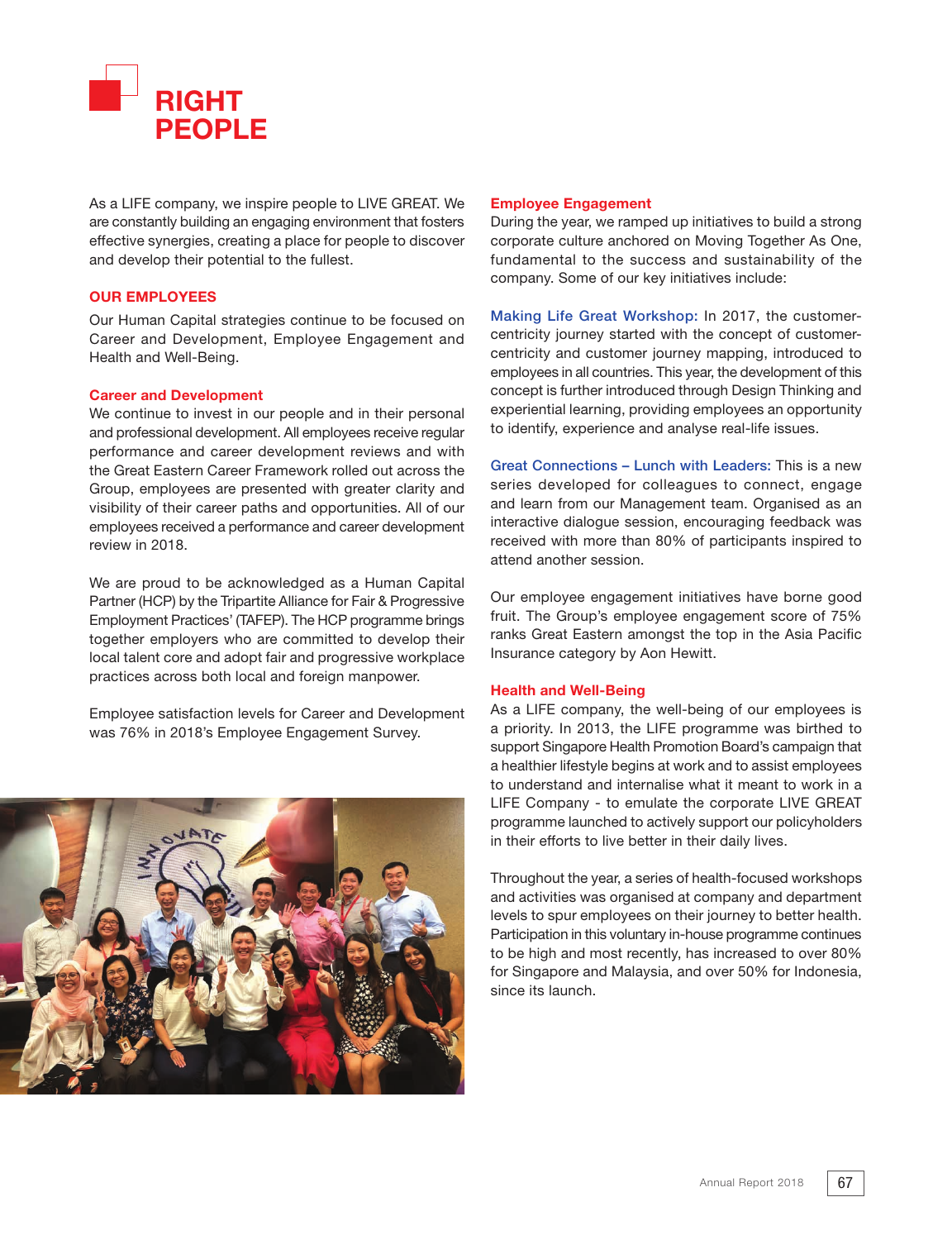Diversity of Our Employees

35% 1,472

RIGHT PEOPLE

|                            |                              |                           |              | <b>TOTAL: 4,255</b>      |                         |
|----------------------------|------------------------------|---------------------------|--------------|--------------------------|-------------------------|
| <b>MEN</b><br>35%<br>1,485 | <b>WOMEN</b><br>65%<br>2,770 | $<$ 30 YEARS OLD<br>21%   |              | 30 - 50 YEARS OLD<br>66% | $>$ 50 YEARS OLD<br>13% |
| <b>PERMANENT</b>           |                              | DIRECT CONTRACT/TEMPORARY |              | <b>INDIRECT CONTRACT</b> |                         |
|                            | <b>TOTAL: 4,227</b>          | <b>TOTAL: 28</b>          |              |                          | <b>TOTAL: 406</b>       |
| <b>MEN</b>                 | <b>WOMEN</b>                 | <b>MEN</b>                | <b>WOMEN</b> | <b>MEN</b>               | <b>WOMEN</b>            |

| <b>Total Headcount</b> | SVP and above | AVP and VP | <b>Managers and</b><br><b>Associates</b> | Non-executives |
|------------------------|---------------|------------|------------------------------------------|----------------|
| Female                 | 23%           | 54%        | 68%                                      | 71%            |
| Male                   | 77%           | 46%        | 32%                                      | 29%            |

54% 15

41% 168

59% 238

46% 13

| 64% | 69% |        |     |     |     |
|-----|-----|--------|-----|-----|-----|
|     |     | Female | 64% | 52% | 50% |
| 36% | 31% | Male   | 36% | 48% | 50% |
|     |     |        |     |     |     |

|         | Average<br>training hour | <b>Turnover</b><br>Rate |
|---------|--------------------------|-------------------------|
| Overall | 30.5                     | 14.8%                   |
| Female  | 30.1                     | 12.7%                   |
| Male    | 31.4                     | 18.8%                   |

65% 2,755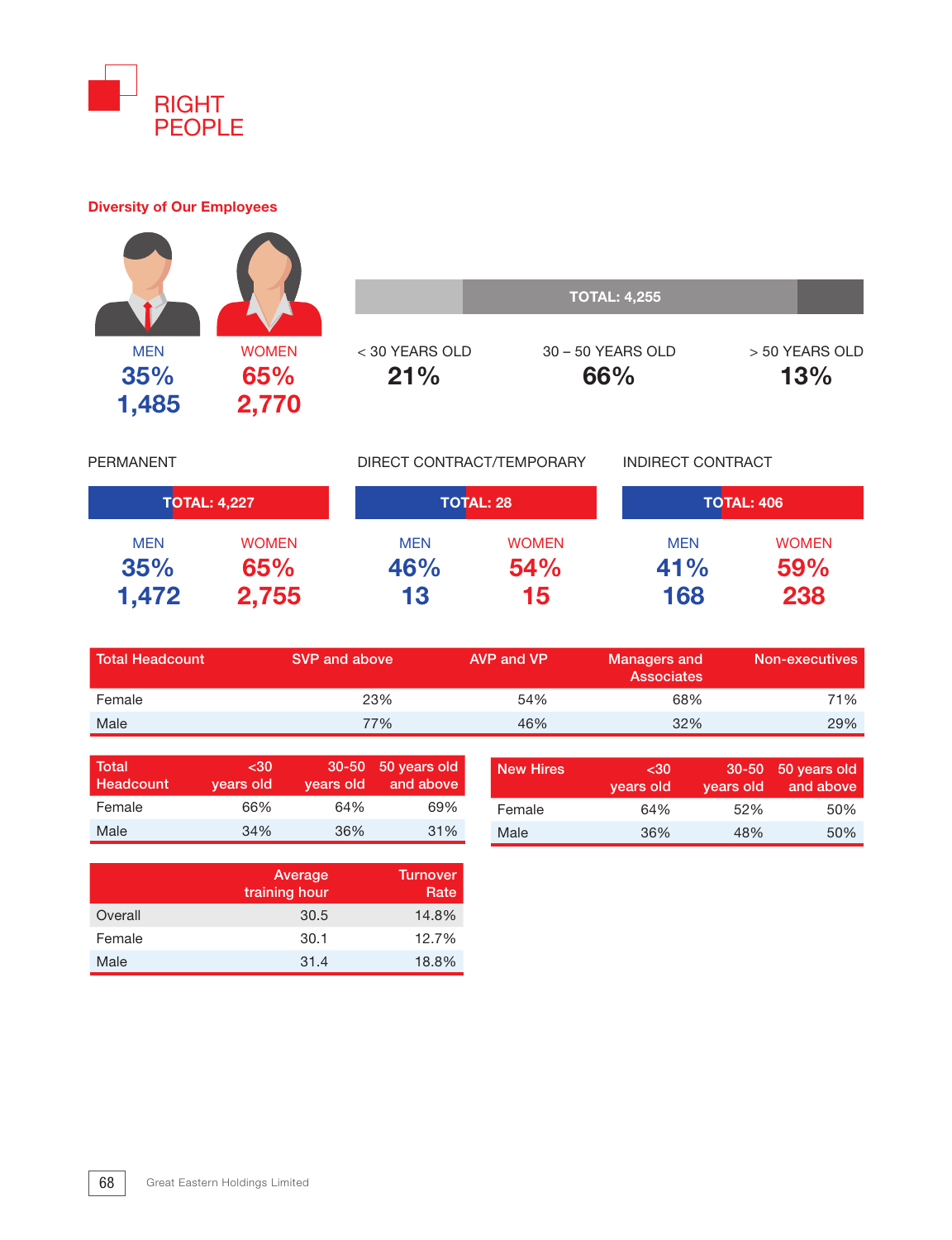*"My best takeaway from the LIFE Programme is the Health Coaching programme that I participated in. This was a team based programme where we motivated each other in our journey to healthy living. We participated in different activities such as weekly team exercises (strength, aerobics and stretching), healthy food preparation and individual health consultations catered for a specific area of concern. LIFE Programme has made me healthier and more aware of the importance of healthy living!"* 

*Susan Neo, Group Finance, Singapore*

*"I love that the LIFE Programme encouraged me to improve my health level from Amber Zone to Green Zone (healthy zone). Without this programme, I would not be aware of my unhealthy habits that led to an overweight and high cholesterol issue. Through the programme, I was also able to meet a lot of new people while enjoying many fun activities at work!"*

*Fatin Aziera, Claims, Malaysia*

#### OUR FINANCIAL REPRESENTATIVES

It is important to prioritise talent management and retention as our competitiveness in the marketplace depends much on the strength of its sales force. The ability to develop and provide effective coaching to our current sales force is vital to deliver and cultivate a professional and highly productive sales culture which focuses on long term relationships and customer centricity. Retention of our top sales force ensures the stability and sustainability of the system for long-term business growth.

Our agency force are engaged through the following platforms to ensure that they maintain relevant skill sets to better serve our policyholders and are made aware of our corporate policies and standards:

- Regular product and skills training for our advisory force to equip them to provide holistic advice
- Integrated bite sized learning modules to supplement existing training roadmap, and allow continuous pre and post learning
- Annual e-learning exercises
- Working closely with Distribution Division to improve market conduct risks through appropriate mitigating controls
- Establishing a dedicated Regional Data Protection Governance Office
- Regular review of improvement on touch points
- Timely updates on new products, company initiatives and changes to agency guidelines
- Annual Regional Agency Conferences on sharing of best practices regionally

Our financial representatives are required to meet the regulatory fit & proper criteria to be a Representative of the Company, with respect to their recruitment and selection, contract maintenance (Field Force Evaluation) and higher appointment. The minimum contract maintenance and promotion requirements are well defined for the agency force through the minimum and promotion requirements guidelines. This is well communicated transparently on an annual basis to all the agency force. Aside from that, we established clear recognition platforms for top producers and top agency leaders.

We will continue to strengthen the quality of our financial representatives through talent management and retention strategies to ensure the stability and sustainability of the system for long-term business growth.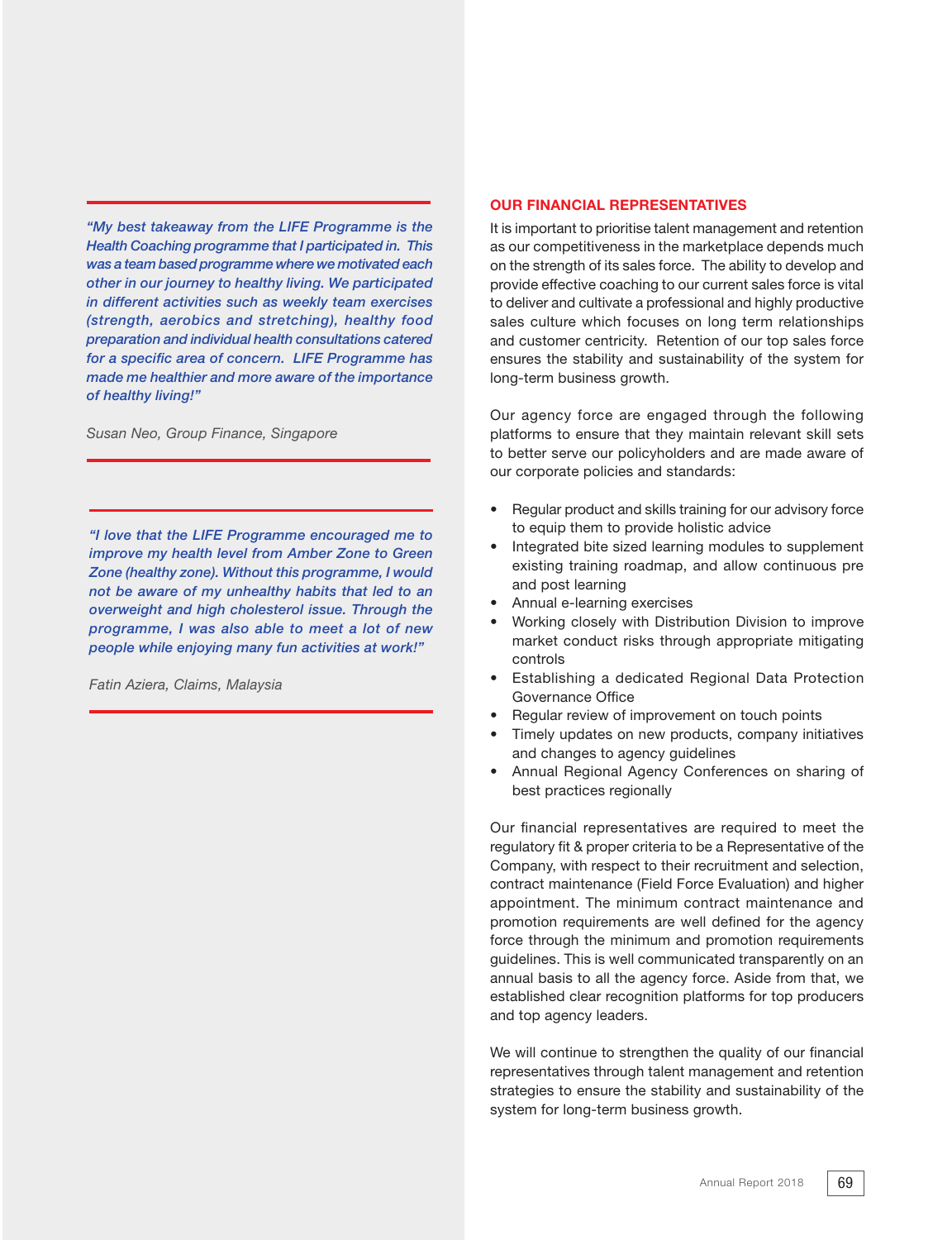

Strong governance shapes our approach to sustainability and is an integral part of our business as well as our corporate culture.

#### STRONG GOVERNANCE

Firmly guided by our core values of integrity, initiative and involvement, strong governance is critical to our long-term success. We are committed to the highest standards of corporate governance. We conduct our business with high ethical standards and comply with all applicable laws and regulations.

Our strong governance and risk culture ensures achievement of our business objectives based on sound and responsible principles and, more importantly, sustainable growth in the long term.

Our governance and risk focused culture permeates all levels within the Group, from the Board of Directors, to management and frontliners. The Risk Management Committee provides oversight and approval of governance frameworks and policies on evaluation and management of risks. All business units and functional departments are required to perform regular self-assessments to identify and evaluate key risks inherent in their respective business operations as well as the adequacy of controls established to mitigate each of the respective identified risks. Through a bottom-up approach, key issues are regularly highlighted and discussed at Group Management and Risk Management Committee meetings.

Recognising the behavioural aspect of risk management, the Board of Directors emphasises the importance of institutionalising a strong risk culture within the Group, which in return bolsters the ability of Great Eastern to satisfy the MAS Code of Corporate Governance.

In 2018, Great Eastern formalised our risk culture statement which defines the principles and desired behaviours for all to adhere to. A risk culture assessment was performed across the Group, which allowed us to assess the current state of culture against the desired state, provide industry benchmarking and identify areas of improvements. To promote stronger risk ownership and awareness, various initiatives were also implemented among staff and the agency force.

All employees are required to complete an extensive e-learning programme to ensure that they are kept aware of their roles and responsibilities in managing risks in their respective areas. These include Fraud Risk Management, Whistle-blowing, Insider Trading and Anti-Money Laundering / Countering the Financing of Terrorism (AML/CFT). All employees are to carry out their duties with the highest standard of ethical conduct as outlined in the Code of Conduct in the Group Human Capital Policy.

Group Risk Management submits regular updates and reports to the Board of Directors and management. This includes regulatory updates and regulatory breach reports. Group Audit maintains a log of all whistle-blowing cases received and reports the progress and status of whistleblowing investigations to the Audit Committee. Fraud incidents are also reported to Risk Management Committee.

There were no significant regulatory breaches in 2018.

In 2019 we are working towards weaving the risk culture principles and behaviours into the Human Capital frameworks and processes. We will also continue to adopt a zerotolerance stance to significant regulatory breaches.

#### CYBER SECURITY, CUSTOMER PRIVACY AND COMBATING FINANCIAL CRIMES

#### Cyber Security

Cyber risks continue to be a concern for financial institutions, including Great Eastern. The spate of cyber-attacks and incidents in 2018 that happened worldwide and in Singapore highlighted the seriousness of cyber threats, and we foresee the threat landscape will continue to evolve in 2019. Great Eastern will continue to improve on controls implementation to address cyber and data loss related risks as well as raising our staff awareness on cyber incidents and their vigilance on cyber threats via regular e-mail broadcasting, e-learning and social engineering exercise.

We continuously promote awareness among staff and practitioners on cyber risk and preparedness. Basic cyber security awareness is communicated to all staff via e-learning annually, while specialised training on cyber security response are provided to relevant IT and Cyber Security staff to uplift their skillsets. A Cyber Range exercise was conducted to enable IT and Cyber Security staff to familiarise with the incident response processes in a simulated environment. Learnings from the exercise were used to improve our processes to provide faster response to cyber threats.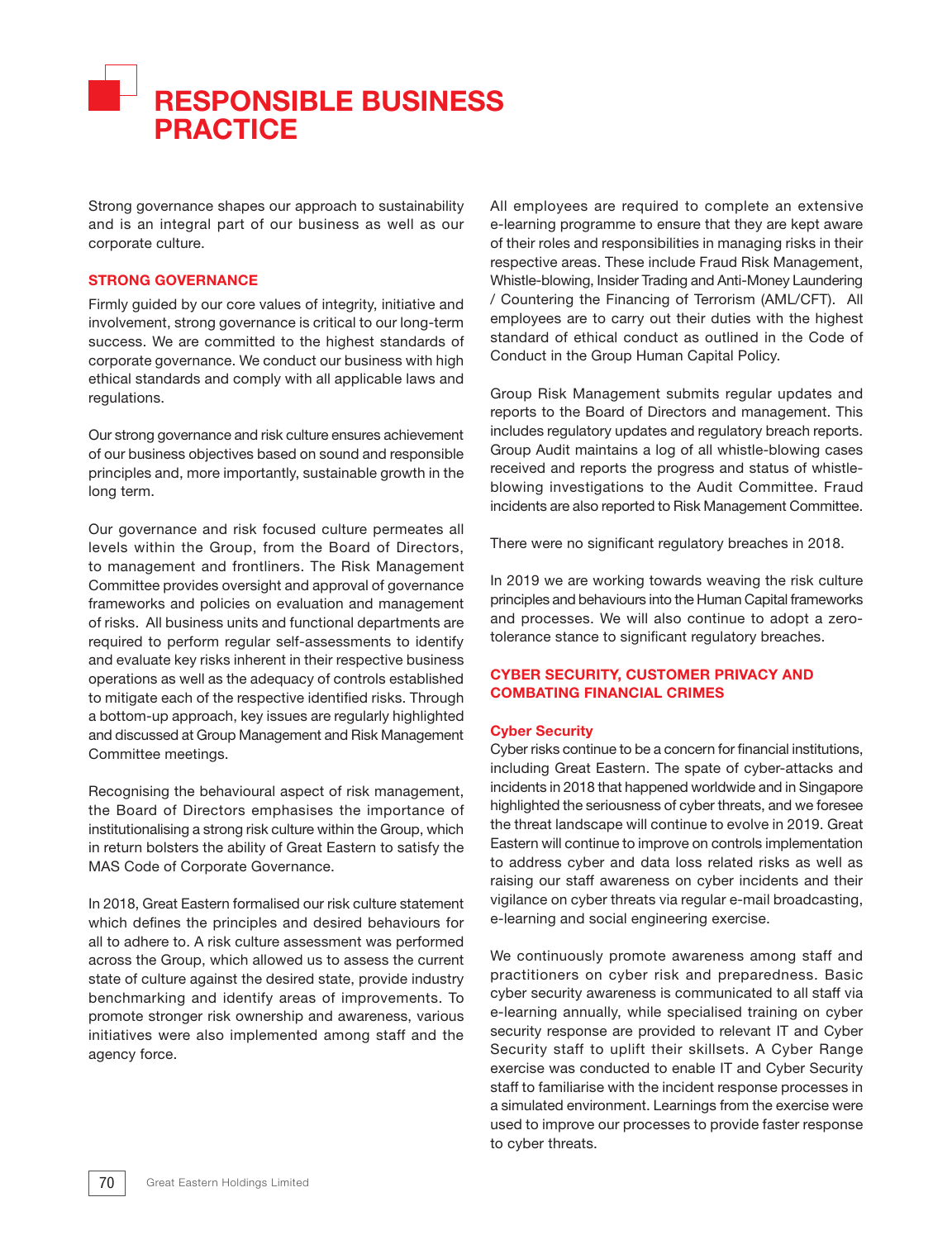A social engineering exercise was also conducted group wide in 2018 for a period of five days to test staff awareness and vigilance against phishing e-mails. To increase the complexity and the authenticity of these e-mails, a total of five different campaigns were designed and used. Besides, testing for staff vigilance in disclosing their personal data, the exercise also tested if the escalation of suspicious e-mails to IT to investigate and block the traffic to these sites. The exercise was concluded with a post campaign awareness e-mail that educates and reinforces the awareness for staff to take precaution when an unknown email has been received.

We will continually invest in new, and refresh of, security technology solutions to keep pace with cyber threats. A Cyber security roadmap has been developed, and various security programs such as security analysis training, "red teaming" exercises to test our cyber response processes, and deployment of "big data" technology such as endpoint detection and user behaviour analytics, will be implemented in 2019 to enhance the capability of Great Eastern to detect and respond to cyber threats.

#### Customer Privacy

Our customers entrust us to protect their personal information. We recognise our responsibility to protect our customers' privacy, in line with the strict regulations of the Personal Data Protection Act (PDPA).

We take this responsibility for confidentiality of our customers' data very seriously and it is one of our highest priorities to ensure that all details of our customers' policies are safe with us. The group is taking all necessary steps to protect our customers' data so that our customers will continue to have confidence in doing business with us.

Our Group Data Governance Policy clearly defines authority and control over the management of all data owned by or in control of the group and its subsidiaries and branches, in both electronic and non-electronic form. Privacy & Security Policies are in place with a view to keeping the public informed on the purpose of our collection and acceptable use of their personal data. These Privacy & Security Policies are available online at https://www.greateasternlife.com/ sg/en/privacy-and-security-policy.html and a reminder of this link is included on the envelopes of all mail sent out to Customers.

Our initiatives to promote PDPA awareness include training to all employees and financial representatives on data governance. Annual e-learning exercises cover different aspects of regulatory topics such as data governance and PDPA. In addition to training, circulars are issued to employees and financial representatives on relevant regulatory updates concerning our industry and their obligations when handling customers' data. Apart from our Group Data Governance Policy, we also have a Data Entry Procedure which gives guidance on how to reflect customers' data in our systems so that there is consistency in data quality.

In 2018, we dovetail with the group's strategies and transformation initiatives for continuous protection of customers' data, including but not limited to automation of customer-related correspondences.

There were no significant cases concerning breaches of customer privacy.

We will continue to strengthen our internal controls and policies to prevent loss of data and to improve better customer experience by refining our processes and customer touch points.

#### Combating Financial Crimes

At Great Eastern, we are in the business of trust. We recognise that financial crimes negatively affect our reputation and our business. We take proactive measures to guard against being used as a vehicle or as a source of any kind of unlawful transactions.

We conduct our business in accordance with high ethical standards and in compliance with all relevant laws and regulations pertaining to financial transactions, including actively managing risks pertaining to money laundering, terrorism financing, and sanctions (ML/TF/S).

The Group regularly reviews policies, procedures, programmes and transaction monitoring systems to manage the ML/TF/S risk.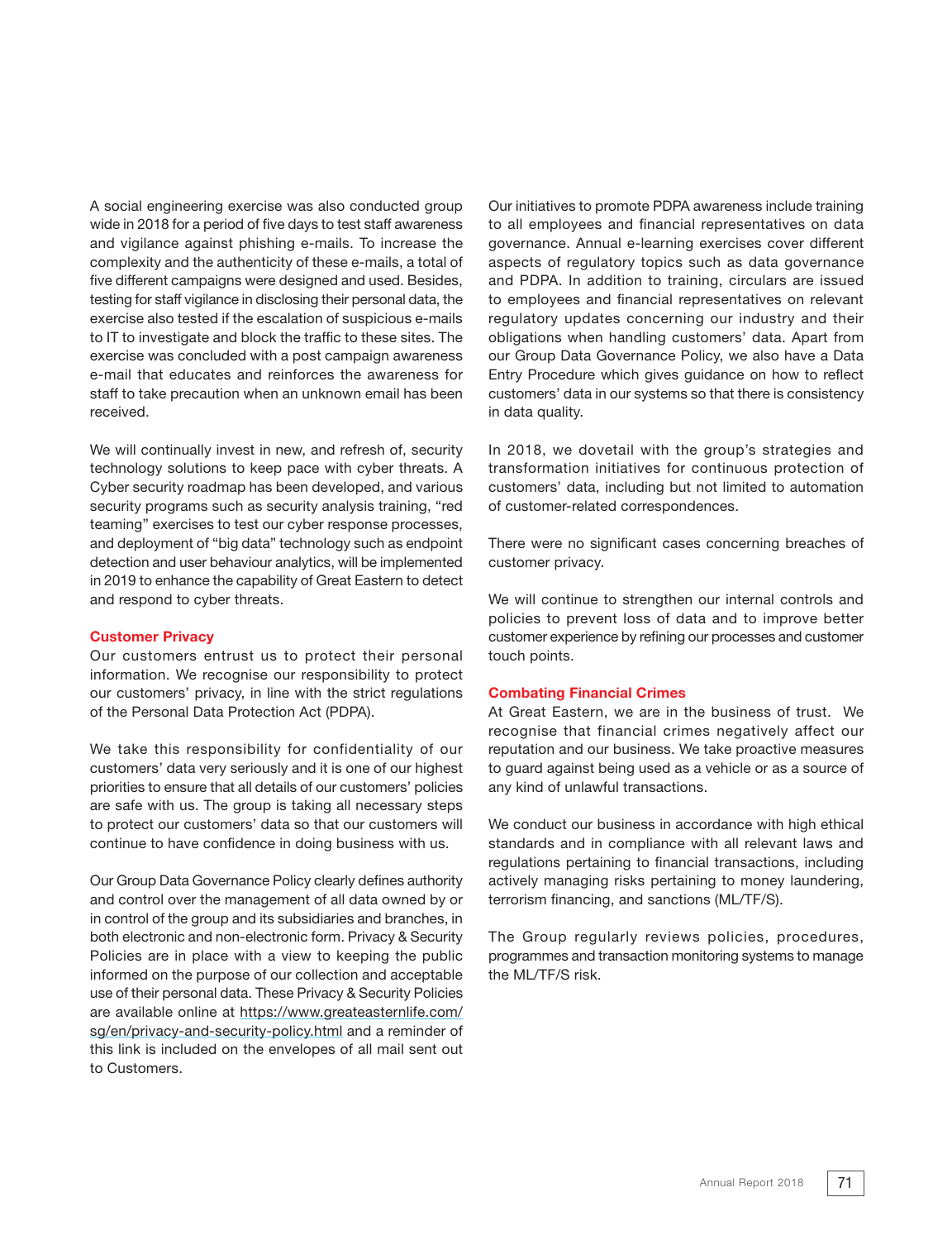

Aiding our AML/CFT efforts is a Group-wide AML/CFT screening and risk scoring system which provides timely automated screening for due diligence checks. The system enables name screening against watch-lists (such as sanctions, terrorists, politically exposed persons and other high risk persons) and categorises the respective person's risk profile based on a set of pre-determined risk factors for the filtering of high-risk persons. This system has been rolled out in Singapore and is currently in progress for Malaysia and Indonesia.

The Group Customer Acceptance Standard sets out the criteria for acceptance of customers. Where a person is identified as high-risk, enhanced due diligence is required and approval from Senior Management is to be obtained prior to business establishment or to continue the business relationship.

For on-going monitoring, it extends beyond reviewing and monitoring customer's transactions to include customer's behaviours and activities as well as the adequacy of customer identification information. Where a suspicious case has been identified, the relevant authorities will be informed and a Suspicious Transaction Report will be filed.

Further, Internal Audit performs a review on our ML/TF/S framework to assess the effectiveness and adequacy of our controls. For any ML/TF/S breaches or incidents of noncompliance, business units are required to file a compliance event report with Group Risk Management and ensure prompt actions are taken to resolve the event.

Our officers are also kept abreast of the latest regulatory changes and developments on AML/CFT as well as emerging types of risk as part of the officer's orientation programme and annual trainings.

All employees are made aware of our policies and standards and all relevant documents are posted in our intranet, making them easily accessible to all employees of the company. All employees are also subjected to training on AML/CFT laws and regulations, customer due diligence measures, detecting and reporting of suspicious transactions, prevailing techniques, methods, trends in ML/TF as well as the Group's internal AML/CFT policy and standards.

We adopt a zero tolerance stance towards fraud, including bribery and corruption. The Group Fraud Risk Management Policy lays the foundation and sets the company's tone from the top with minimum standards and principles in managing fraud risks within the Group.

We also have a Group Insider Trading Policy which sets the minimum standards with regard to the prevention of insider trading within the Group. These are promulgated through compulsory e-learning courses for all employees on a regular basis to raise the level of awareness on the policies requirement.

The Board of Directors together with Senior Management provides strong governance, leadership and oversight to ensure that appropriate and relevant anti financial crime initiatives are carried out.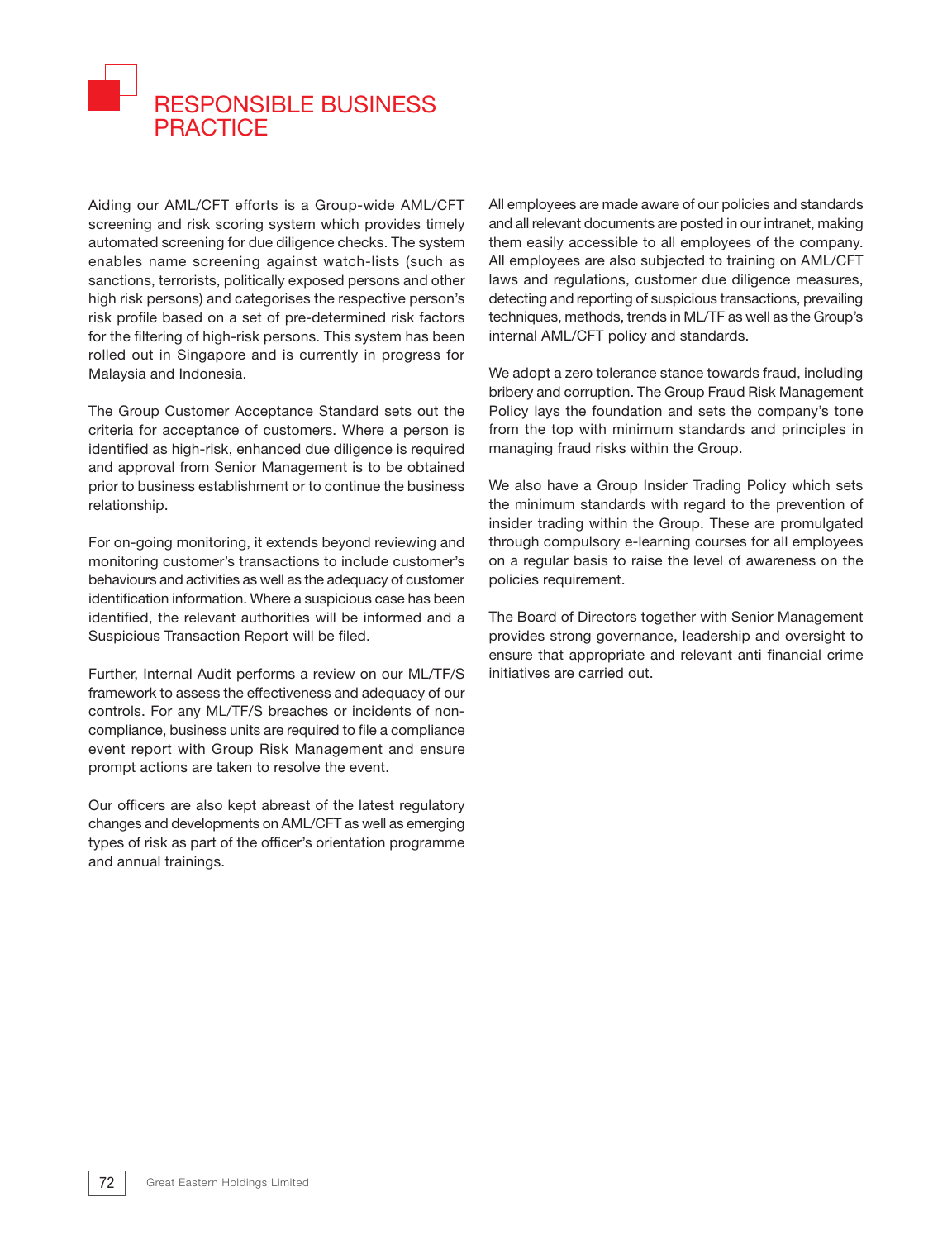

We generate direct and indirect economic value for our various stakeholders and we are committed towards creating a sustainable business model.

#### ECONOMIC CONTRIBUTIONS

In the course of conducting our business sustainably, we generate direct and indirect economic value for our various stakeholders and society. These contributions come in the form of tangible financial and intangible non-financial values.

Our economic contributions arise from compensation to our employees, taxes to the authorities, dividends to our shareholders and payments to our suppliers. As part of commitment to supporting long-term development of local businesses, we make every effort to procure from local suppliers.

In 2018, our Group generated total income of S\$ 12,095 million, with profit attributable to shareholders of S\$740.7 million.

| in Singapore Dollars (millions) |                                      | 2018    | 2017       | 2016    |
|---------------------------------|--------------------------------------|---------|------------|---------|
| Society                         | Operating costs                      | 7,923.5 | $6,956.0*$ | 6,304.0 |
|                                 | Tax contributions                    | 317.3   | 402.1      | 264.1   |
| Employees                       | Employee costs and related expenses  | 307.2   | $359.6*$   | 309.9   |
| Providers of Capital            | Interest expense paid on debt issued | 18.3    | 18.3       | 18.3    |
|                                 | Dividends paid to shareholders       | 331.3   | 236.7      | 260.3   |

The Group adopted a new financial reporting framework, Singapore Financial Reporting Standards (International) ("SFRS(I)") on 1 January 2018. With the adoption of SFRS(I), certain figures for 2017 have been restated.

We are committed to creating sustainable economic value for our stakeholders and to continue the distribution of this value in a number of ways.

For further details, please refer to the sections Letter to Shareholders and Financial Statements in this Annual Report.

#### Total Jobs Offered

|                           | 2018   | 2017   | 2016   |
|---------------------------|--------|--------|--------|
| <b>Employees</b>          | 4,255  | 4,153  | 3,996  |
| Agents                    | 25,864 | 26,150 | 25,605 |
| <b>Financial Advisors</b> | 2,081  | 1,762  | 1,656  |
| Total                     | 32,200 | 32,065 | 31,257 |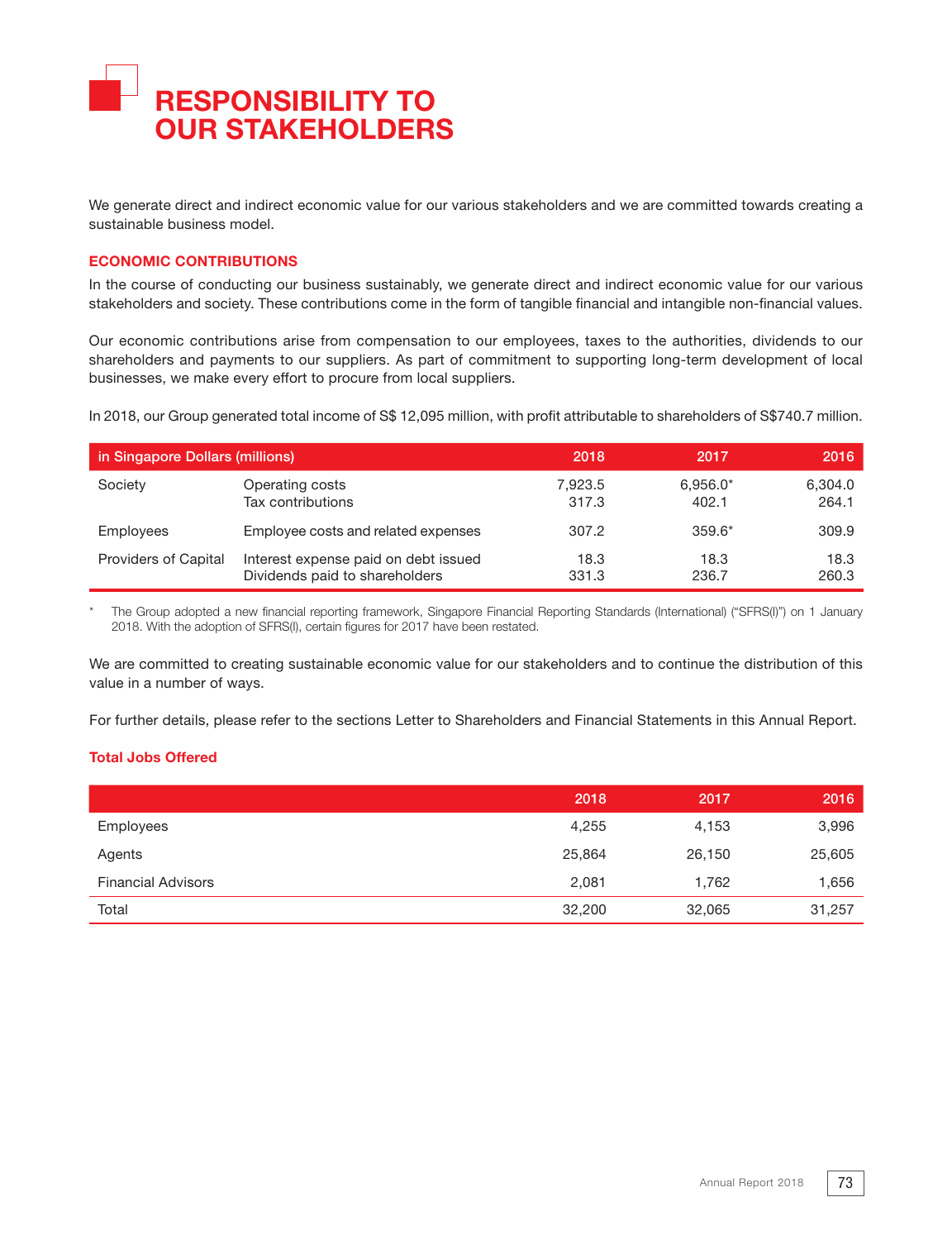

#### OUR SUPPLY CHAIN

We procure from local suppliers as part of our commitment towards supporting the long-term development of the local economy in all markets we operate in. We also support local businesses and help create jobs through the goods and services we buy.

Our supply chain includes asset managers, consultancy services, legal, real estate/facilities maintenance, external service providers in IT and other services.



#### RESPONSIBLE INVESTMENT

In 2018, the Group held S\$85 billion in assets on our own accounts and on behalf of our customers.

We are committed to conducting our investment in a responsible manner and take into account financial and ESG factors in our investment decision making while at the same time managing risks and generating sustainable, long-term returns.

In Singapore, we invest with external asset managers who support ESG principles in their investment process, including the incorporation of ESG issues into their ownership practices and policies, as well as their investment analysis and decision-making processes. Many of the asset managers whom we invest with are United Nations Principles of Responsible Investment (UN PRI) signatories. As part of their commitment to ESG principles, they are required to report on their responsible investment activities annually and are scored in an Assessment Report. We evaluate our responsible investment activities by monitoring the Group's allocations to these asset managers and analysing the performance of these investments. As at end 2018, we had S\$2.8 billion invested with these asset managers; of these, 74% of our investments in equity funds are managed by UN PRI signatories.

At end 2018, we also had S\$1.65 billion allocated to ESG mandates. These mandates adopted a best-in-class approach to select companies with the highest ESG ratings within their sector and region peer group, and to consciously exclude companies with poor ESG ratings and those involved in ESG controversies.

In Malaysia, we support bonds which have been accorded Sustainability Ratings or Second Opinion Reports provided by accredited consultants. The Sustainability Rating of an issuer is based on a holistic methodology developed by RAM Consultancy to measure ESG and positive impact from the alignment of the company's business activities towards United Nations Sustainable Development Goals. The Second Opinion Reports, provided by RAM Consultancy and CICERO, evaluate the projects' contributions towards the development of sustainable and low carbon future. As at end 2018, we had S\$109 million (RM330 million) invested in the bonds with Sustainability Rating or Second Opinion Report. GELM also had S\$306 million (RM929 million) invested in external asset managers who are UN PRI signatories.

In the next few years, we will start to apply a more integrated approach to ESG. We are working with our subsidiary who is also our key fund manager, Lion Global Investors (LGI), to incorporate ESG considerations into our investment process.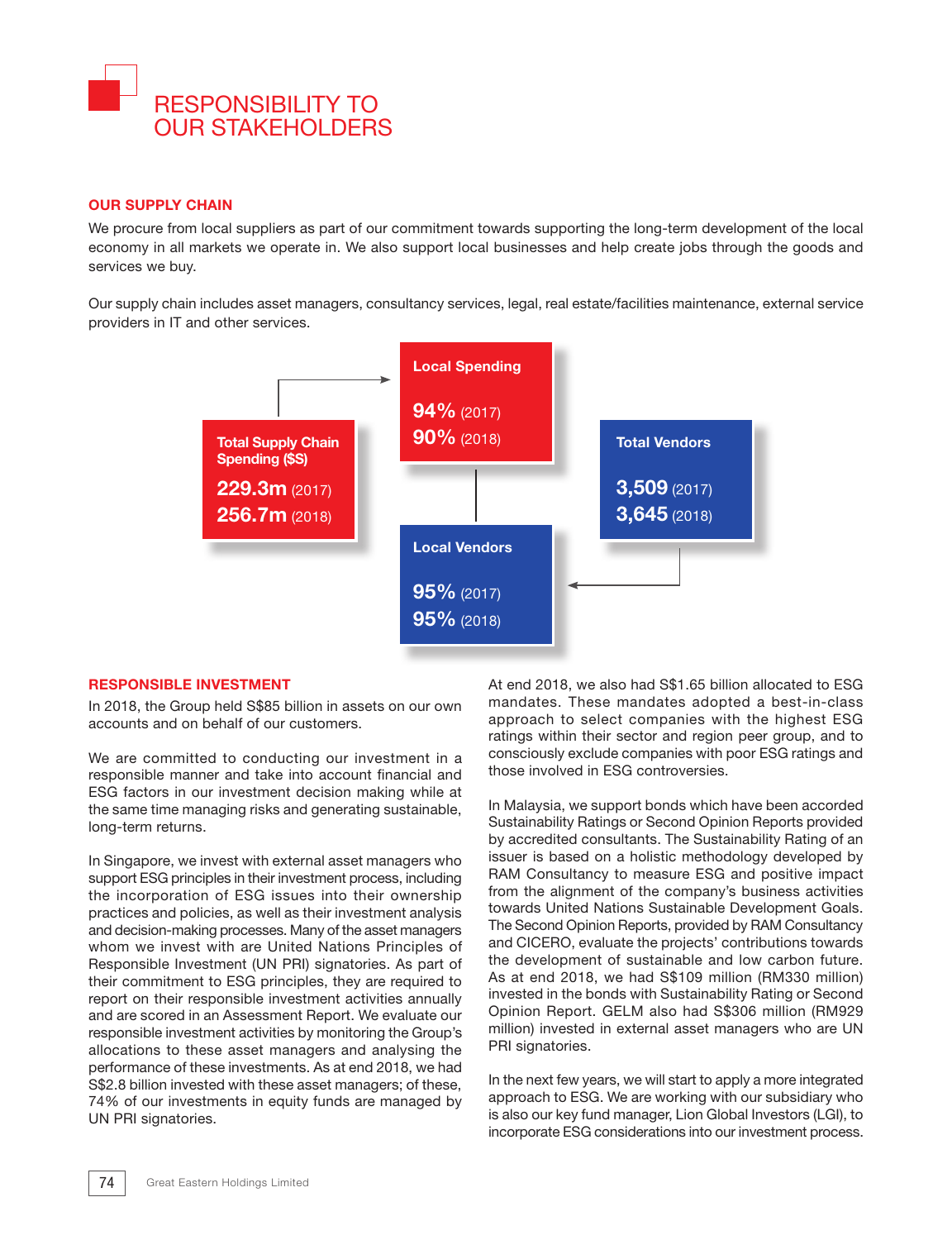

As an insurance company and a good corporate citizen we have a moral obligation to safeguard the well-being of future generations.

Our operations at our office buildings and branches contribute the most to our direct environmental impact. We constantly explore ways to minimise the carbon footprint arising from our operations.

In Singapore, Orchard Gateway @ Emerald have been accorded Green Mark Gold Certified by the Building and Construction Authority (BCA). We are in the process of getting Green Mark Certification for the Great Eastern Centre and the offices in Nankin Rows in 2019. We target to achieve Green Mark certification for all our buildings in Singapore in future.

In Malaysia, our two latest investment buildings, the Equatorial Plaza Office is a Green Building Index (Gold) certified building, and 50 Jalan Ampang building which is currently under development is targeted to achieve GBI Certified upon completion.

#### RESPONSIBLE MANAGEMENT OF OUR RESOURCES

We monitored and reported our energy and emissions and water consumption for our Singapore operations in the 2017 report. In 2018, we have extended the reporting across the Group and also started to track paper usage.

We will continue to monitor and control our environmental impact through our energy, water consumption and paper usage.

Listed below are the figures for year 2017 and 2018.

#### ENERGY & EMISSIONS



#### Electricity Used (kWh)





#### Carbon Emissions (kgCO2)



#### Paper Usage (reams)

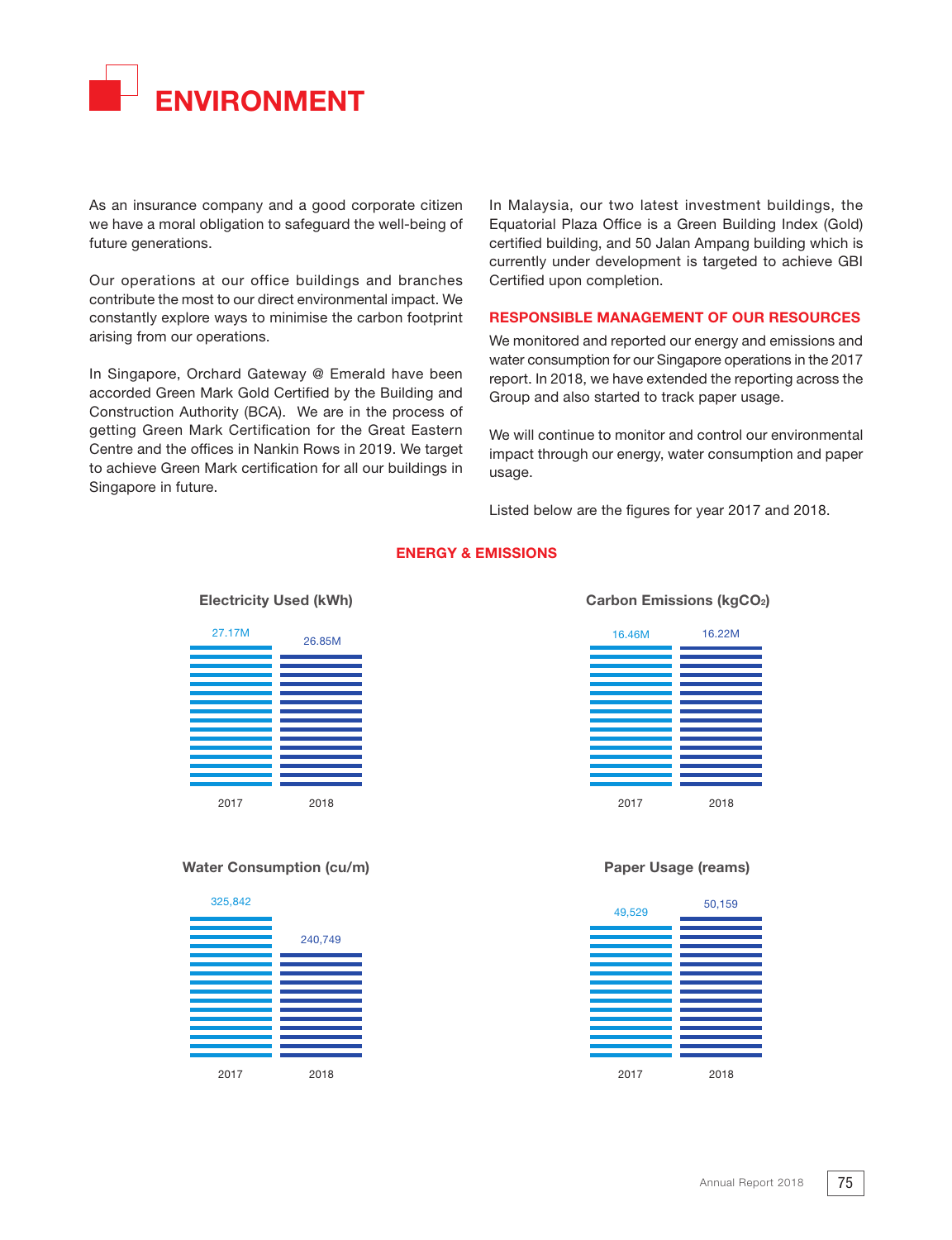

| <b>Performance Indicators</b>                           | 2018    | 2017    | 2016    |
|---------------------------------------------------------|---------|---------|---------|
| <b>Total Headcount</b>                                  | 4,255   | 4,153   | 3,996   |
| Female (<30 years old)                                  | 588     | 599     | 590     |
| Male (<30 years old)                                    | 307     | 319     | 311     |
| Female (30-50 years old)                                | 1,795   | 1,704   | 1,660   |
| Male (30-50 years old)                                  | 1,006   | 957     | 921     |
| Female (50 years old and above)                         | 387     | 396     | 356     |
| Male (50 years old and above)                           | 172     | 178     | 158     |
| Female (SVP and above)                                  | 23%     | 43%     | N/A     |
| Female (AVP and VP)                                     | 54%     | 54%     | N/A     |
| Female (Managers and Associates)                        | 68%     | 44%     | N/A     |
| Female (Non-executives)                                 | 71%     | 39%     | N/A     |
| Individuals within the organization's governance bodies | 53      | 50      | N/A     |
| Female                                                  | 19%     | 15%     | N/A     |
| <30 years old                                           | 0%      | 0%      | N/A     |
| 30-50 years old                                         | 55%     | 48%     | N/A     |
| 50 years old and above                                  | 45%     | 52%     | N/A     |
|                                                         |         |         |         |
| <b>New hires</b>                                        | 722     | 626     | 618     |
| Female (<30 years old)                                  | 206     | 183     | 182     |
| Male (<30 years old)                                    | 117     | 132     | 107     |
| Female (30-50 years old)                                | 204     | 172     | 163     |
| Male (30-50 years old)                                  | 187     | 127     | 155     |
| Female (50 years old and above)                         | 4       | 8       | 4       |
| Male (50 years old and above)                           | 4       | 4       | 7       |
| <b>Employee Attrition Rate</b>                          | 14.8%   | 12.8%   | 13.5%   |
| Female                                                  | 12.7%   | 11.8%   | N/A     |
| Male                                                    | 18.8%   | 15.5%   | N/A     |
| <b>Training</b>                                         |         |         |         |
| Total training Hours                                    | 129,881 | 96,701^ | 88,885^ |
| Female                                                  | 83,323  | 58,300  | N/A     |
| Male                                                    | 46,558  | 38,401  | N/A     |
| Average training hours per employee                     | 30.5    | 23.3    | 23.1    |
| Female                                                  | 30.1    | 21.6    | N/A     |
| Male                                                    | 31.4    | 26.4    | N/A     |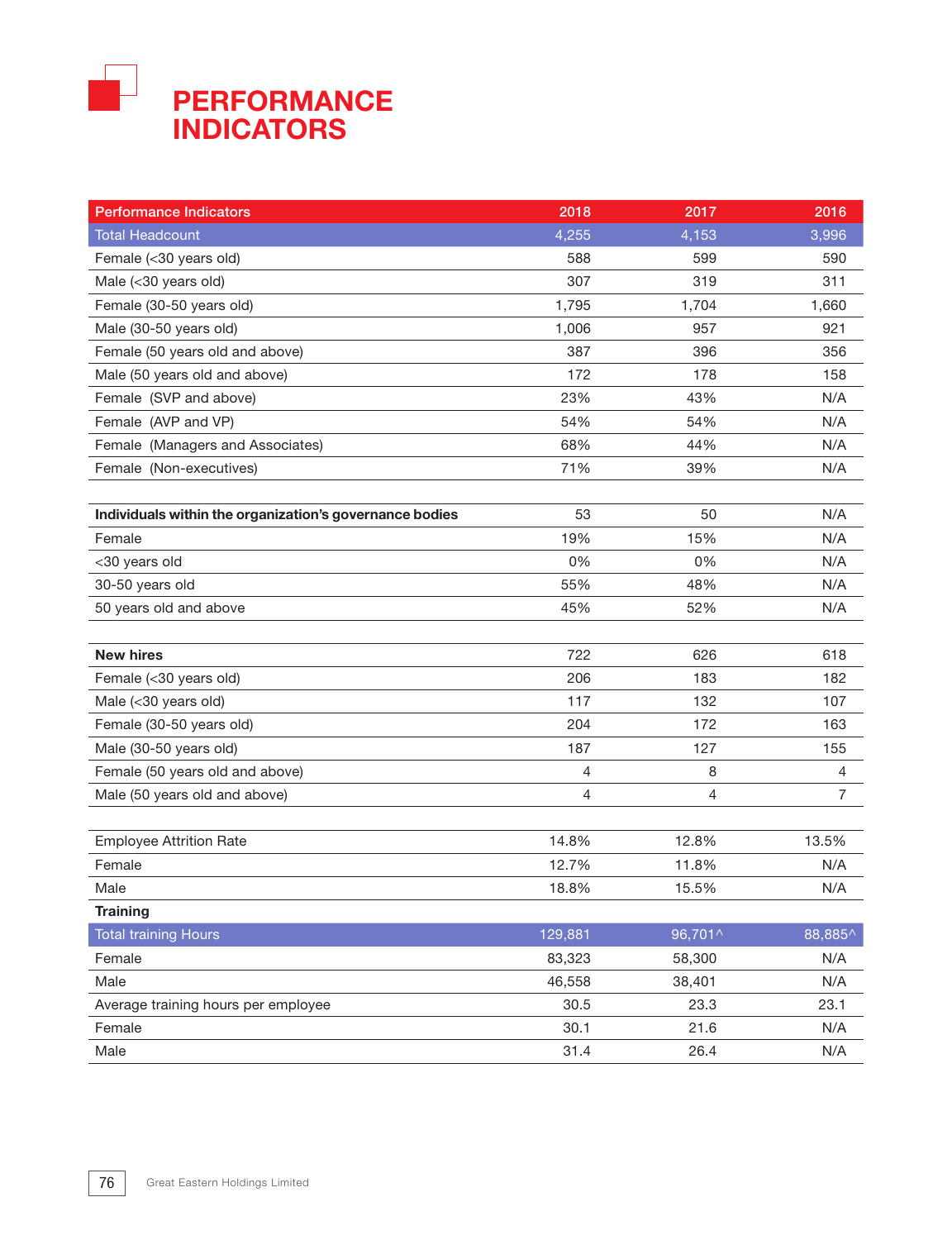| <b>Performance Indicators</b>                | 2018       | 2017       | 2016         |
|----------------------------------------------|------------|------------|--------------|
| Economic Value of Contributions (\$ million) |            |            |              |
| Total operating income                       | 12,095.0   | 17,184.3*  | 12,166.0     |
| Profit attributable to shareholders          | 740.7      | $1,036.7*$ | 589.3        |
| Dividend to shareholders                     | 331.3      | 236.7      | 260.3        |
| Staff cost and related expenses              | 307.2      | 359.6*     | 309.9        |
| Income tax to government                     | 317.3      | 402.1      | 264.1        |
| Operating expenses                           | 7,923.5    | $6,956.0*$ | 6,304.0      |
| <b>Indirect Economic Contribution</b>        |            |            |              |
| <b>Total jobs offered</b>                    | 32,200     | 32,065     | 31,257       |
| Employee                                     | 4,255      | 4,153      | 3,996        |
| Agents                                       | 25,864     | 26,150     | 25,605       |
| <b>Financial Advisors</b>                    | 2,081      | 1,762      | 1,656        |
| Suppliers                                    |            |            |              |
| Total Purchase (\$ million)                  | 256.7      | 229.3      | N/A          |
| Purchase from local suppliers (%)            | 90%        | 94%        | N/A          |
| Total no of suppliers                        | 3,645      | 3,509      | N/A          |
| Environment                                  |            |            |              |
| Electricity used (kWh)                       | 26,847,862 | 27,167,623 | 11,731,411** |
| Carbon emissions (kgCO2)                     | 16,218,050 | 16,462,470 | 5,859,260**  |
| Water consumption (cu/m)                     | 240,749    | 325,842    | 62,596**     |
| Waste                                        |            |            |              |
| Machines Recycled (unit) **                  | 185        | 126        | 306          |
| Papers Recycled (kgs) **                     | 51,918     | 62,567     | 74,144       |
| Paper Usage (reams)                          | 50,159     | 49,529     | N/A          |

^ Restated numbers

\* The Group adopted a new financial reporting framework, Singapore Financial Reporting Standards (International) ("SFRS(I)") on 1 January 2018. With the adoption of SFRS(I), certain figures for 2017 have been restated.

\*\* Singapore operations only

N/A Not Available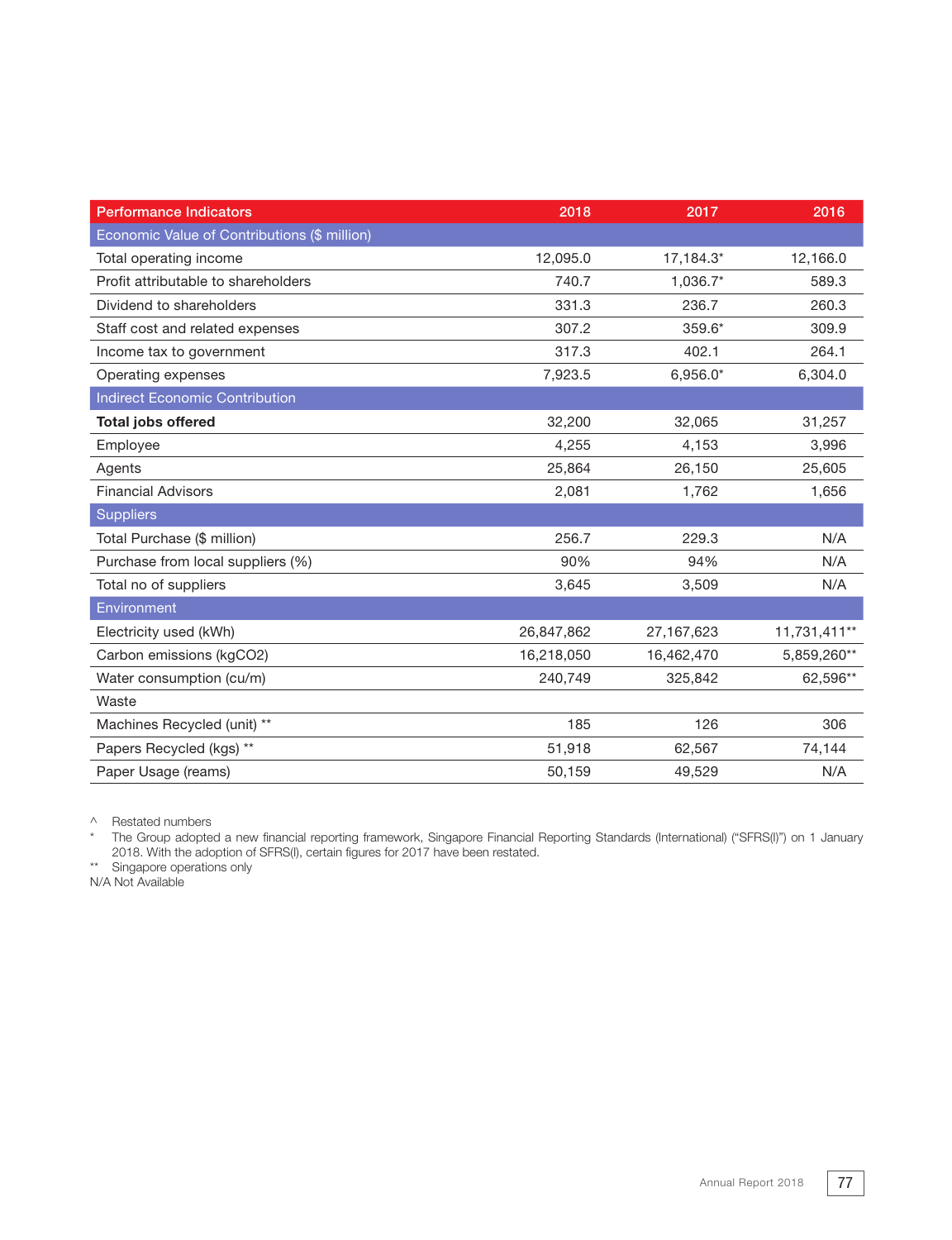

| <b>Number</b>               | <b>Disclosure Disclosure Title</b>                              | <b>Page Reference and Remarks</b>                              |
|-----------------------------|-----------------------------------------------------------------|----------------------------------------------------------------|
|                             | <b>Organisational Profile</b>                                   |                                                                |
| $102 - 1$                   | Name of the organisation                                        | Great Eastern Holdings Limited                                 |
| $102 - 2$                   | Activities, brands, products, and services                      | Segmental Information section. Refer to page 203-206           |
| $102 - 3$                   | Location of headquarters                                        | 1 Pickering Street, Great Eastern Centre,<br>Singapore 048659  |
| $102 - 4$                   | Location of operations                                          | Group Network section. Refer to page 255-257                   |
| $102 - 5$                   | Ownership and legal form                                        | Public limited company listed on the Singapore                 |
|                             |                                                                 | Exchange                                                       |
| $102 - 6$                   | Markets served                                                  | Segmental Information section. Refer to page 203-206           |
| $102 - 7$                   | Scale of the organisation                                       | Segmental Information section. Refer to page 203-206           |
|                             |                                                                 | Right People section. Refer to page 67-68                      |
|                             |                                                                 | Consolidated Profit and Loss Statement section. Refer to       |
|                             |                                                                 | page 117                                                       |
|                             |                                                                 | Balance Sheet section. Refer to page 119                       |
| $102 - 8$                   | Information on employees and other workers                      | Right People section. Refer to page 67-68                      |
| $102 - 9$                   | Supply chain                                                    | Economic Contributions section. Refer to page 73-74            |
| $102 - 10$                  | Significant changes to the organisation and its<br>supply chain | Nil                                                            |
| $102 - 11$                  | Precautionary Principle or approach                             | Great Eastern does not explicitly refer to the                 |
|                             |                                                                 | precautionary principle or approach in its risk                |
|                             |                                                                 | management principles.                                         |
| $102 - 12$                  | <b>External initiatives</b>                                     | Financial Inclusion section. Refer to page 65                  |
|                             |                                                                 |                                                                |
|                             |                                                                 | We are HCPartner, part of our support for Singapore's          |
|                             |                                                                 | Tripartite Alliance for Fair & Progressive Employment          |
|                             |                                                                 | Practices' (TAFEP) Human Capital Partnership (HCP)             |
| 102-13                      | Membership of associations                                      | Programme<br>GEL: Life Insurance Association Singapore ("LIA") |
|                             |                                                                 | GEG: General Insurance Association ("GIA")                     |
|                             |                                                                 | GEFA: Association of Financial Advisers (Singapore)            |
|                             |                                                                 | ("AFAS")                                                       |
| <b>Strategy</b>             |                                                                 |                                                                |
| $102 - 14$                  | Statement from senior decision-maker                            | Board Statement. Refer to page 53                              |
| <b>Ethics and Integrity</b> |                                                                 |                                                                |
| 102-16                      | Values, principles, standards, and norms of                     | https://www.greateasternlife.com/sg/en/about-us/               |
|                             | behavior                                                        | company-profile/our-vision-mission-and-values.html             |
| Governance                  |                                                                 |                                                                |
| 102-18                      | Governance structure                                            | Sustainability Governance section. Refer to page 54            |
|                             | <b>Stakeholder Engagement</b>                                   |                                                                |
| 102-40                      | List of stakeholder groups                                      | Stakeholder Engagement section. Refer to page 57-59            |
| 102-41                      | Collective bargaining agreements                                | In Singapore, the Singapore Insurance Employees' Union         |
|                             |                                                                 | (SIEU) represents our applicable employees' cohort on          |
|                             |                                                                 | collective bargaining.                                         |
| 102-42                      | Identifying and selecting stakeholders                          | Stakeholder Engagement section. Refer to page 57-59            |
| 102-43                      | Approach to stakeholder engagement                              | Stakeholder Engagement section. Refer to page 57-59            |
| 102-44                      | Key topics and concerns raised                                  | Stakeholder Engagement section. Refer to page 57-59            |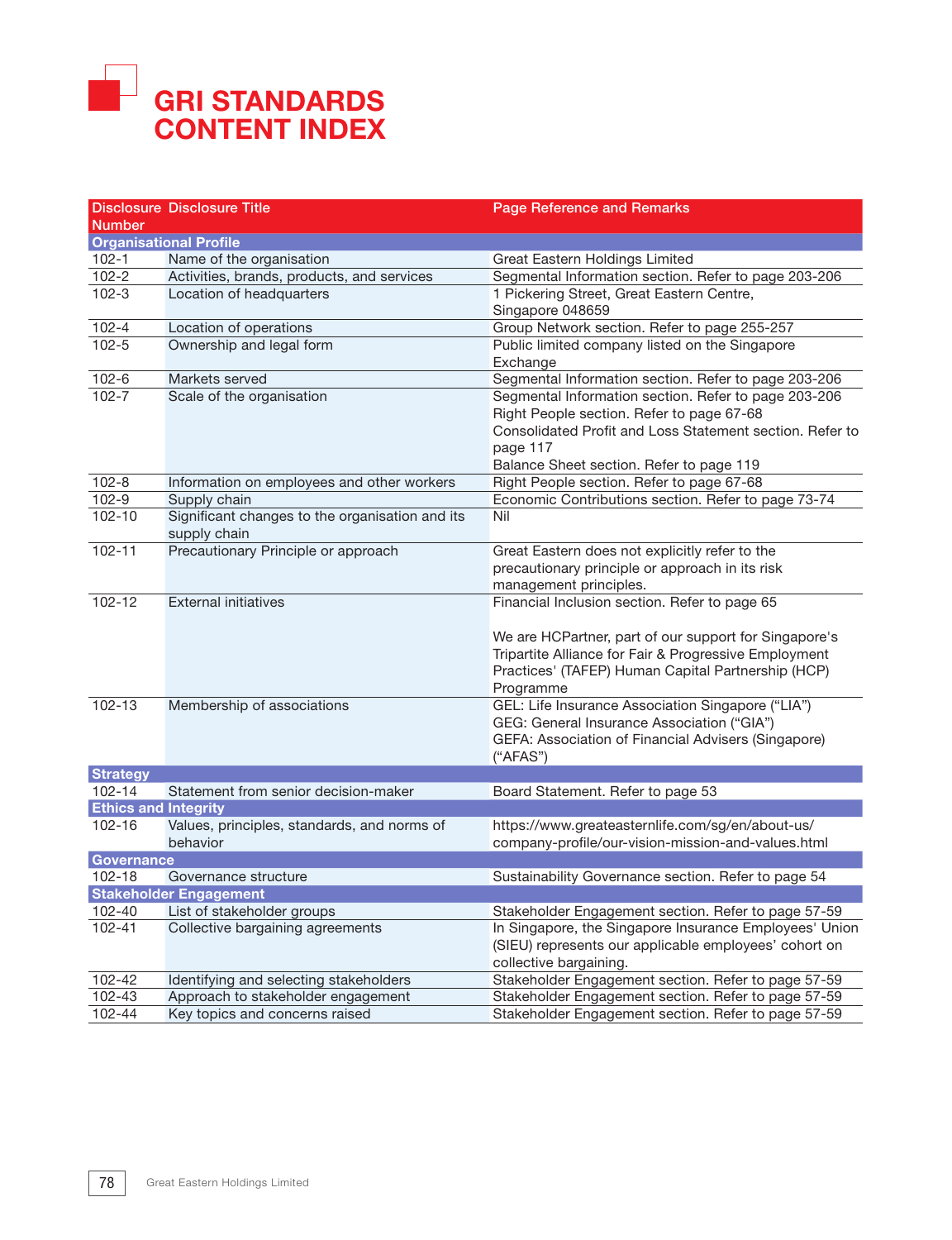|                           | <b>Disclosure Disclosure Title</b>                                     | <b>Page Reference and Remarks</b>                      |
|---------------------------|------------------------------------------------------------------------|--------------------------------------------------------|
| <b>Number</b>             |                                                                        |                                                        |
| <b>Reporting Practice</b> |                                                                        |                                                        |
| 102-45                    | Entities included in the consolidated financial                        | Subsidiaries and Associates section. Refer to page 172 |
|                           | statements                                                             |                                                        |
| 102-46                    | Defining report content and topic Boundaries                           | Materiality. Refer to page 60                          |
| 102-47                    | List of material topics                                                | Materiality. Refer to page 60                          |
| 102-48                    | Restatements of information                                            | Refer to page 73, 76-77                                |
| 102-49                    | Changes in reporting                                                   | Nil                                                    |
| 102-50                    | Reporting period                                                       | About This Report section. Refer to page 52            |
| 102-51                    | Date of most recent report                                             | February 2018                                          |
| 102-52                    | Reporting cycle                                                        | Annual                                                 |
| 102-53                    | Contact point for questions regarding the report                       | Corpcomms-sg@greateasternlife.com                      |
| 102-54                    | Claims of reporting in accordance with the GRI                         | About This Report section. Refer to page 52            |
|                           | Standards                                                              |                                                        |
| 102-55                    | <b>GRI</b> content index                                               | <b>GRI Standards Content Index</b>                     |
| 102-56                    | External assurance                                                     | We have not sought external assurance for this         |
|                           |                                                                        | reporting period                                       |
|                           | <b>Economic Contributions (GRI: Economic Performance)</b>              |                                                        |
| $103 - 1$                 | Explanation of the material topic and its                              | Economic Contributions section. Refer to page 73-74    |
|                           | Boundary                                                               |                                                        |
| $103 - 2$                 | The management approach and its components                             | Economic Contributions section. Refer to page 73-74    |
| $103 - 3$                 | Evaluation of the management approach                                  | Economic Contributions section. Refer to page 73-74    |
| $201 - 1$                 | Direct economic value generated and distributed                        | Economic Contributions section. Refer to page 73-74    |
| $203 - 2$                 | Significant indirect economic impacts                                  | Economic Contributions section. Refer to page 73-74    |
|                           | Responsible Investment (GRI: Indirect Economic Impacts)                |                                                        |
| $103 - 1$                 | Explanation of the material topic and its                              | Responsible Investment section. Refer to page 74       |
|                           | Boundary                                                               |                                                        |
| $103 - 2$                 | The management approach and its components                             | Responsible Investment section. Refer to page 74       |
| $103 - 3$                 | Evaluation of the management approach                                  | Responsible Investment section. Refer to page 74       |
|                           | <b>Customer Experience</b>                                             |                                                        |
| $103 - 1$                 | Explanation of the material topic and its                              | Customer Experience section. Refer to page 61-64       |
|                           | Boundary                                                               |                                                        |
| $103 - 2$                 | The management approach and its components                             | Customer Experience section. Refer to page 61-64       |
| $103 - 3$                 | Evaluation of the management approach                                  | Customer Experience section. Refer to page 61-64       |
| <b>NON GRI</b>            | <b>Customer Satisfaction Index</b>                                     | Customer Experience section. Refer to page 61-64       |
|                           | <b>Cyber Security, Customer Privacy and Combating Financial Crimes</b> |                                                        |
| $103 - 1$                 | Explanation of the material topic and its                              | Cyber Security, Customer Privacy and Combating         |
|                           | Boundary                                                               | Financial Crimes section. Refer to page 70-72          |
| $103 - 2$                 | The management approach and its components                             | Cyber Security, Customer Privacy and Combating         |
|                           |                                                                        | Financial Crimes section. Refer to page 70-72          |
| $103 - 3$                 | Evaluation of the management approach                                  | Cyber Security, Customer Privacy and Combating         |
|                           |                                                                        | Financial Crimes section. Refer to page 70-72          |
| $205 - 2$                 | Communication and training about anti-                                 | Cyber Security, Customer Privacy and Combating         |
|                           | corruption policies and procedures                                     | Financial Crimes section. Refer to page 70-72          |
| <b>NON GRI</b>            | <b>Cyber Security</b>                                                  | Cyber Security, Customer Privacy and Combating         |
|                           |                                                                        | Financial Crimes section. Refer to page 70-72          |
| $418 - 1$                 |                                                                        |                                                        |
|                           | Substantiated complaints concerning breaches                           | Cyber Security, Customer Privacy and Combating         |
|                           | of customer privacy and losses of customer data                        | Financial Crimes section. Refer to page 70-72          |
| <b>Energy</b>             |                                                                        |                                                        |
| $302 - 1$                 | Energy consumption within the organisation                             | Environment section. Refer to page 75                  |
| <b>Water</b>              |                                                                        |                                                        |
| $303 - 1$                 | Water withdrawal by source                                             | Environment section. Refer to page 75                  |